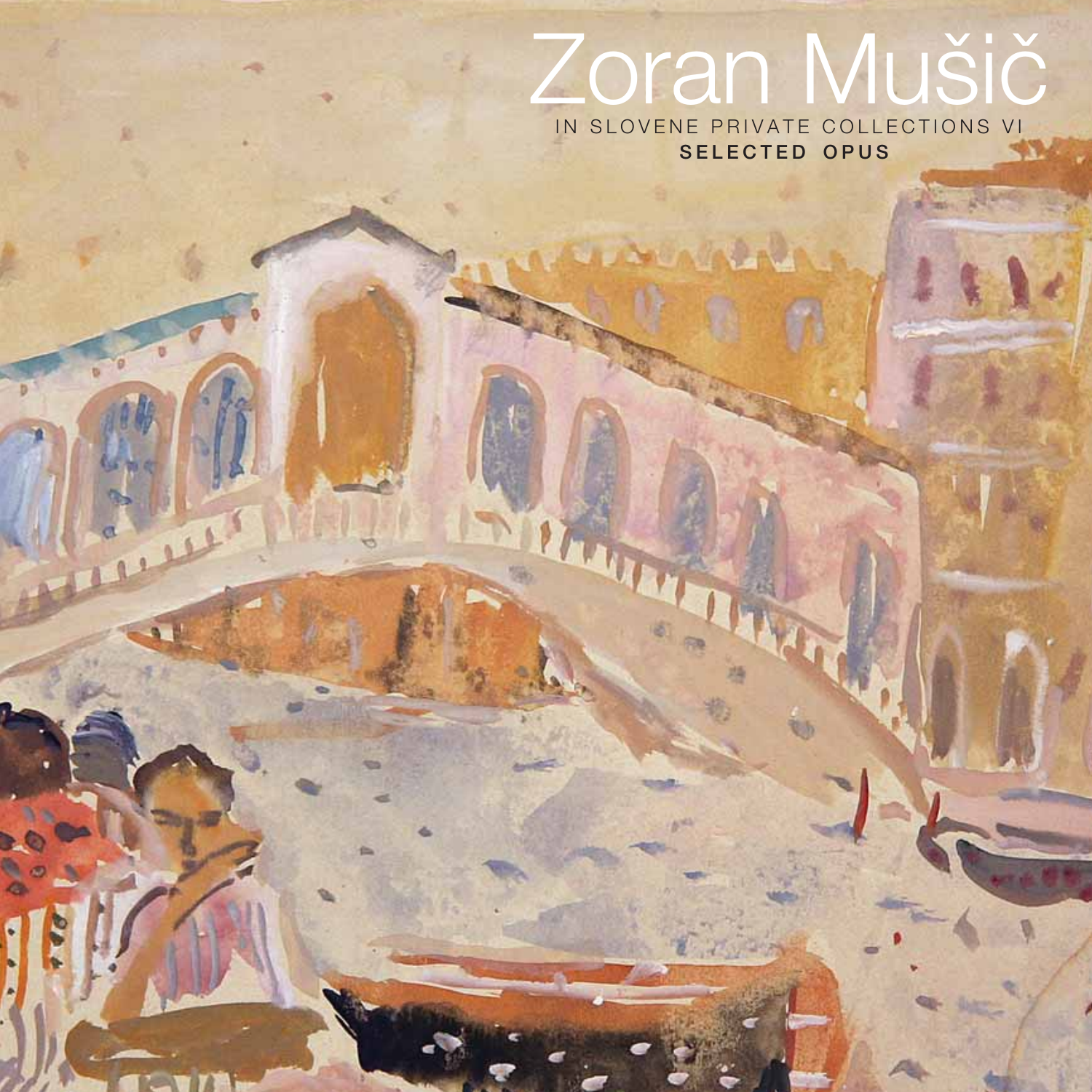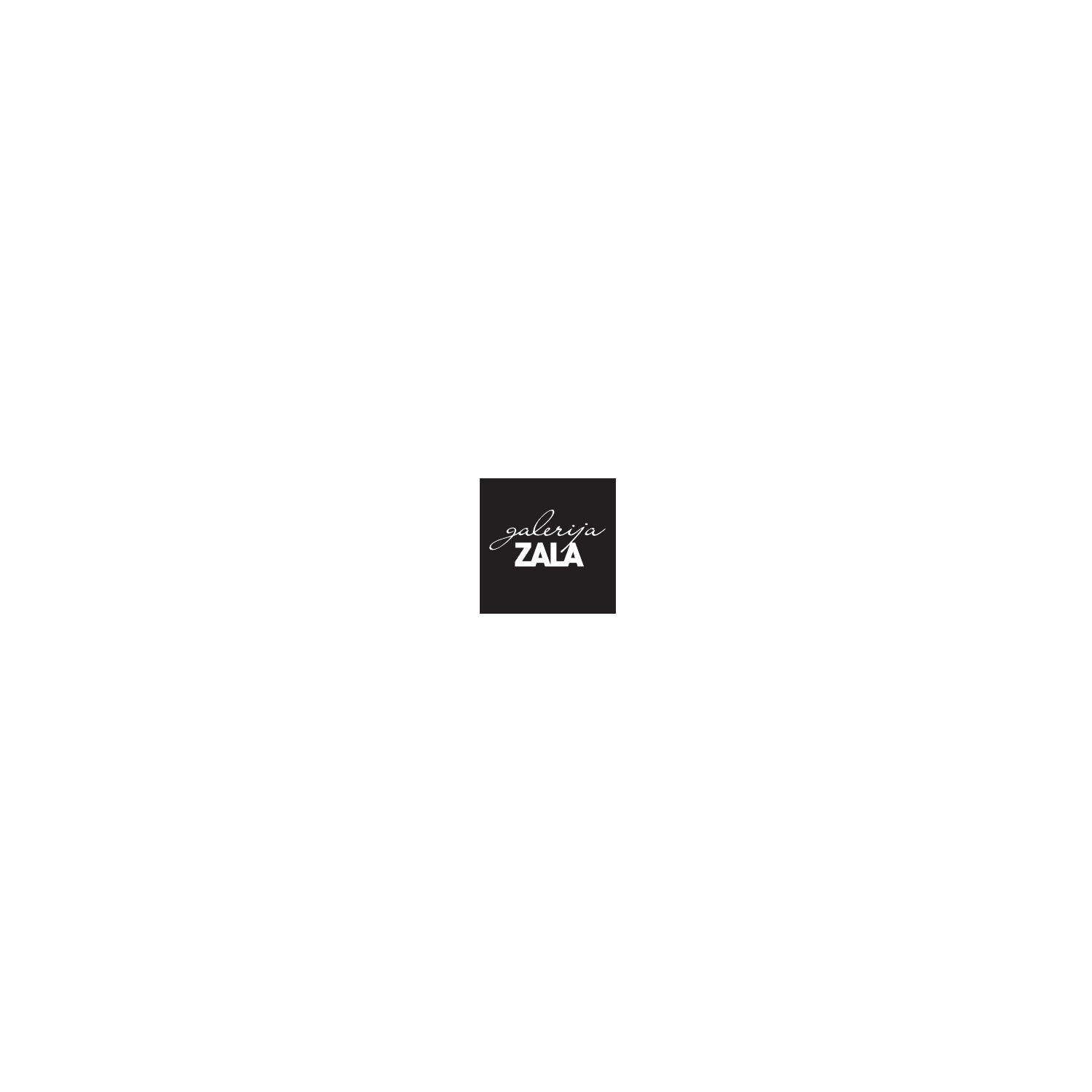Private galleries such as Galerija Zala are established primarily with the aim of selling artworks and going some way to co-creating an art market. The prime task of public gallery and museum institutions on the other hand, is the activity of scientific research. Which direction, sales or research based activity, the private gallery will opt for is of course a matter of decision of the gallery owner and his or her associates.

Galerija Zala has chosen a synthesis of the two. It wishes to be actively involved in the art market, to have access and a professional approach to private collectors in Slovenia and those from abroad, and tries, as much as conditions permit of course, to proficiently prepare exhibitions of works by contemporary artists, as well as present the rich artistic heritage that is privately owned, often hidden from the public and undocumented in public institutions.

Constantly being faced with the excellence of the works of Zoran Mušič – some of which are inaccessible to the general public and some of which are yet unknown – that reveal fragments of the artist's creative greatness, has prompted us to present a selection of the artist's works.

In 2006, we decided to exhibit the works of Zoran Mušič held in private collections in Slovenia. We had no idea that we had embarked on a longstanding project that would span over several years, for which we owe a dept of gratitude in particular to the private collectors in Slovenia who let us peek into their rich collections. In 2008, we bridged the gap in Mušič's presentation with his prints, and in 2009 we were among the first to pay tribute to the centenary of the artist's birth with an exhibition of his drawings. Due to the exceptional interest of connoisseurs and fans of Mušič's art, an exhibition in Belgrade and another one in Vienna followed.

As one of the leading private galleries in Slovenia, Galerija Zala is offering a peek into the collections of Slovenian art collectors with the selected opus on show at this exhibition.

## Damjana Jevšček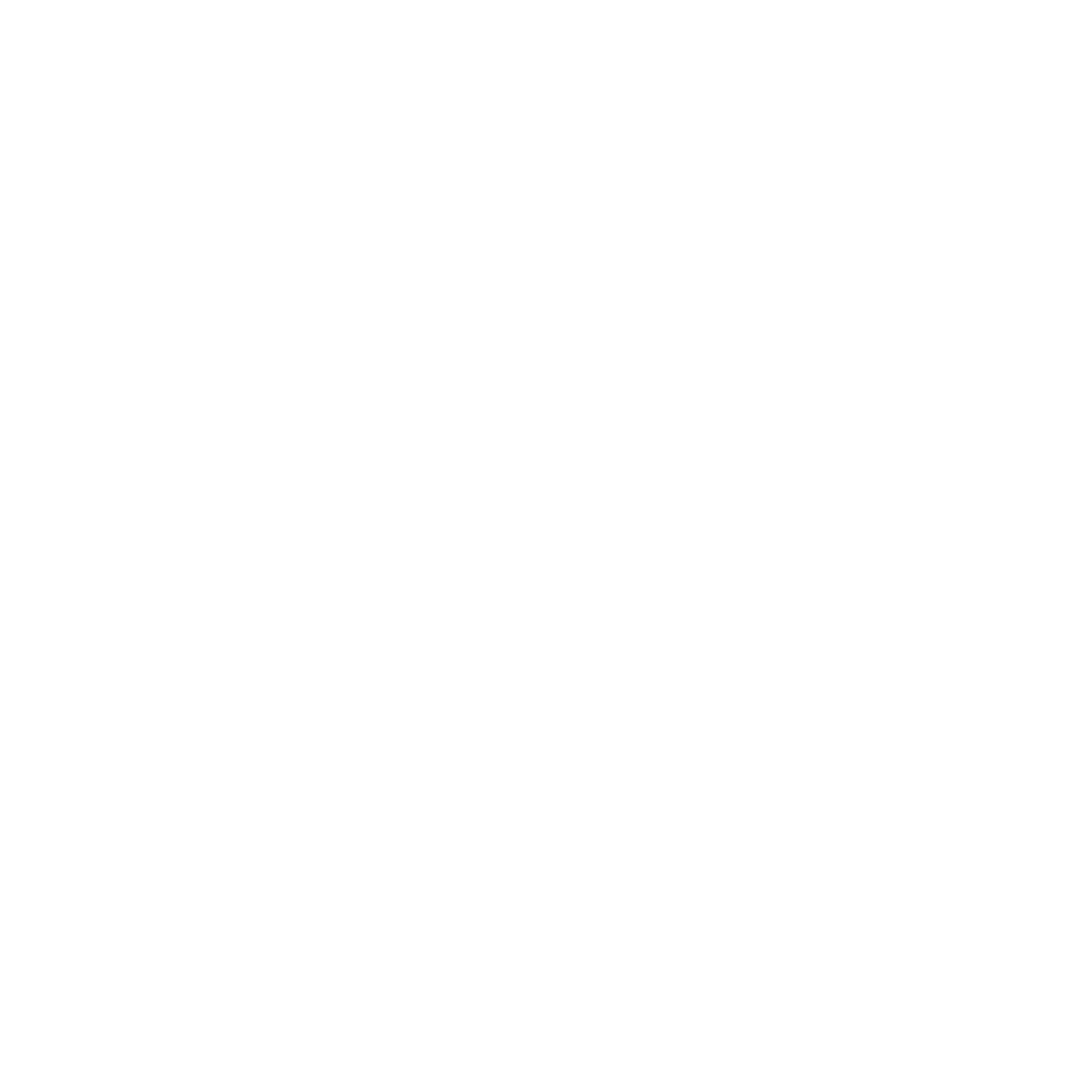## Zoran Mušič - Painter of Thought and Silence

The Slovenian Embassy is presenting the seventh exhibition of European artist Zoran Mušič in London. The exhibition with only two dozen selected artworks is intended for connoisseurs and art lovers. The works of Mušič have already been exhibited in London: Arthur Jeffress Gallery, 1955, Gallery One, 1961, Grosvenor Gallery, 1969, 12 Duke Street Gallery, 1980; Gimpel Fils, 1993, Estorick Collection of Modern Italian Art, 2000. But this is the first time in history that Londoners have the opportunity to admire the artist's creative development over a time span of seventy years, from his student years at the Zagreb Academy to his friendship with Francois Mitterrand.

Mušič's drawings and paintings firstly establish a bridge, which stretches from the era of his creative quest following his academic studies. In his first twelve years of creativity he is faced with the great tragedy of Europe and the artist in himself, with the Dachau concentration camp. The exhibition links this experience with the more familiar works of the mature European artist. From the ashes and the sufferings of the Second World War, Mušič came out like a creative phoenix, quickly recognized in Venice, and later as a respectable member of the École de Paris in the French capital. The refined artist did not follow fashion trends, he created his personal oeuvre, his confession, one of the most humane messages of the second half of the twentieth century. His Cycle We're not the last was shown in the Holocaust Museum in Jerusalem, the Hirshhorn Museum in New York, the Tate Gallery and the Centre Georges Pompidou.

His oeuvre is on a par to Francis Bacon or Lucien Freud and an important reminder that among the fanfares to the hundreds of pop-artistically promoted celebrities, there is someone else here, too. A self-made man, a traveller, an artist, takes a step with us, remaining a witness of his and our innermost feelings, inner landscape, eternal self-portrait and questioning of who

we are, where we are going. Mušič is a painter of the noblest addition to the European tradition for gourmets, for mature personalities, for adults. The mature artist, like the late Rembrandt or Titian, does not seek that which glitters outside. He detects the trace of drawings from Altamira, the landscapes of Simone Martini, the glow of the women portraits of Velasquez, Goya's light, combining his calligraphic strokes on the blank paper into his own, new original artistic confession.

In the painter's other life, after being saved from the hell of Dachau, meaning and salvation rests in the humanism of creativity in art. Only this transcends the ever new recurrences of war, opposes them with seemingly romantic landscapes and hobbies, especially so in the Villanovan ballad cycles of We're not the last, in the refined self-portraits. The only muse and real witness to this creative process is Ida, a painter and Mušič's companion, who was the first to recognize the exceptional testimony of the artist's concentration camp drawings and stood by the painter's side till his last breath.

A special feature of the exhibition is the accurate recording of each step of the painter's life, who experienced the heartless arms of the great powers at the Isonzo Front already as a child, encountering old and new nations. Born in the Austria-Hungary Empire, he was exiled from the Kingdom of Italy and the Republic of Austria, survived the Kingdom of Serbs, Croats and Slovenes, or the pre-war Yugoslavia, forged his way through the occupation of fascist Italy and Nazi Germany, escaped the mould of communist Yugoslavia, and without arms, with pencil and brush, managed to go beyond the historical aggression with a profound message, with his visually transformed planes, with which he attained his life's goal. If Picasso was a strong wind of creativity, then Mušič wanted to stay a calm, delicate breeze. The fragile images, breathed onto canvas and paper as if touched by the wing of a butterfly, can only be encountered by each viewer on their own.

### Gojko Zupan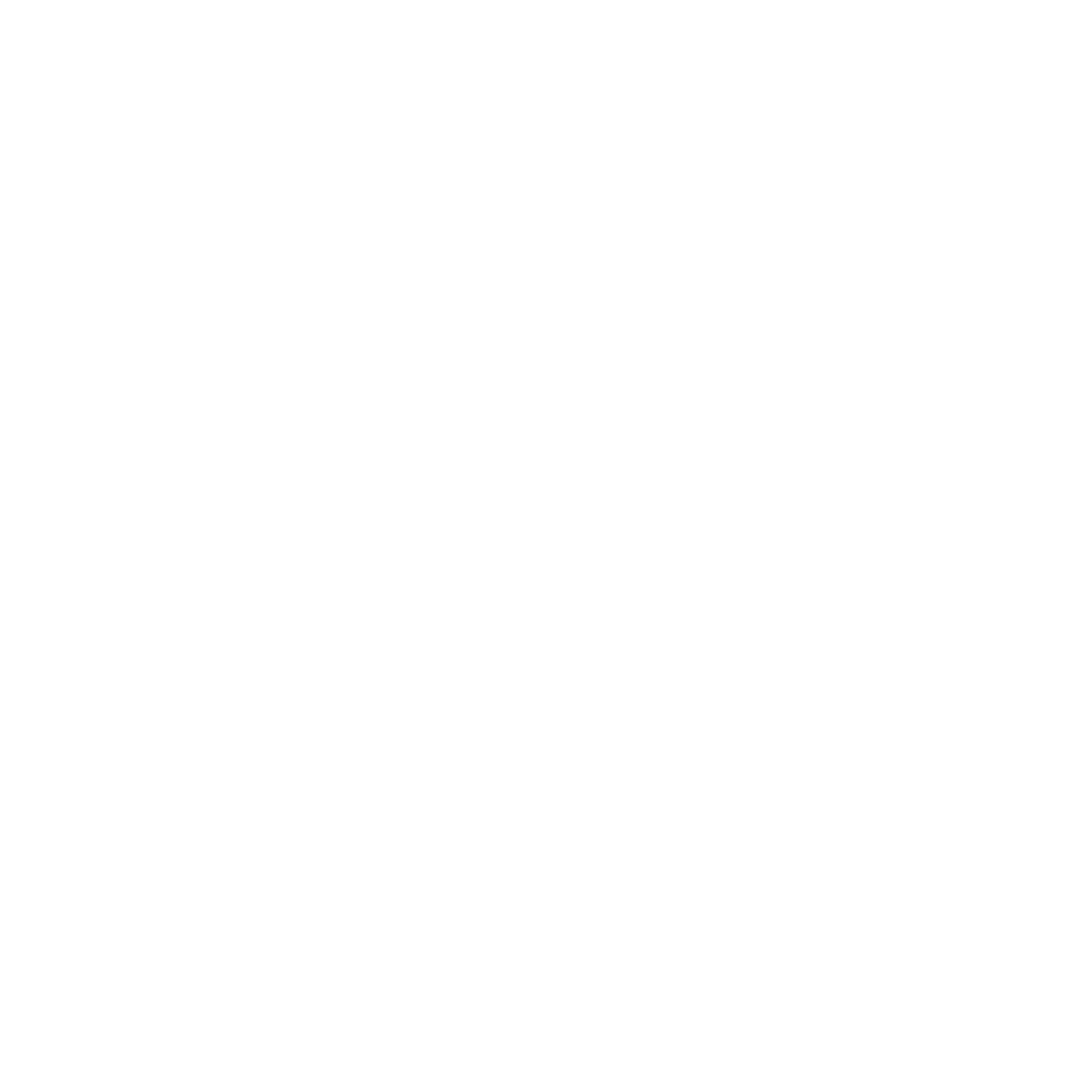

SELF-PORTRAIT, 1932 **Linocut** 19,3 x12,3 cm Signed lower left: Zoran Mušič and: Avtoportret linorez / 1932 Only one known print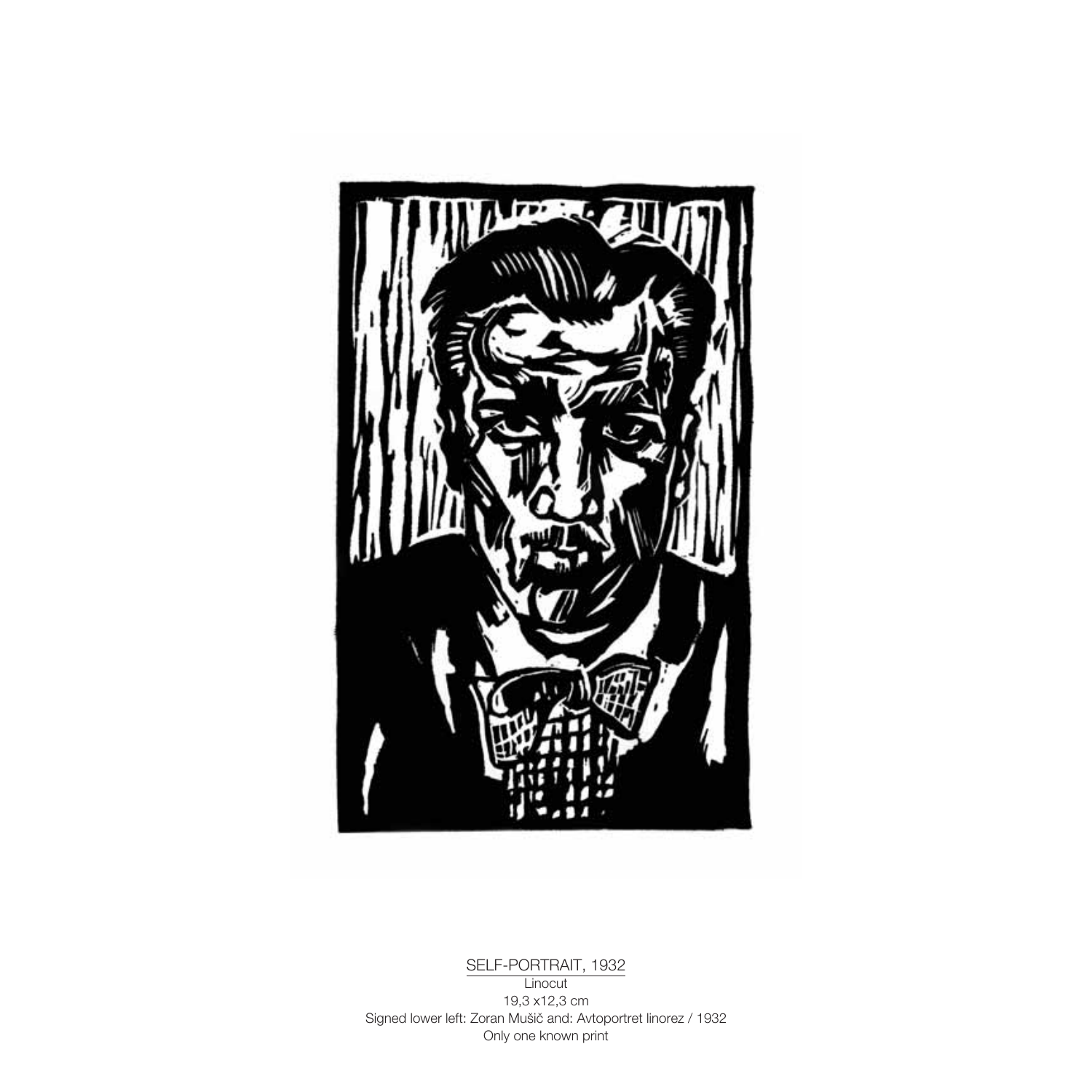

OREBIC, 1934

Gouache on paper 39,5 x 58 cm Signed and dated lower right: Music 1934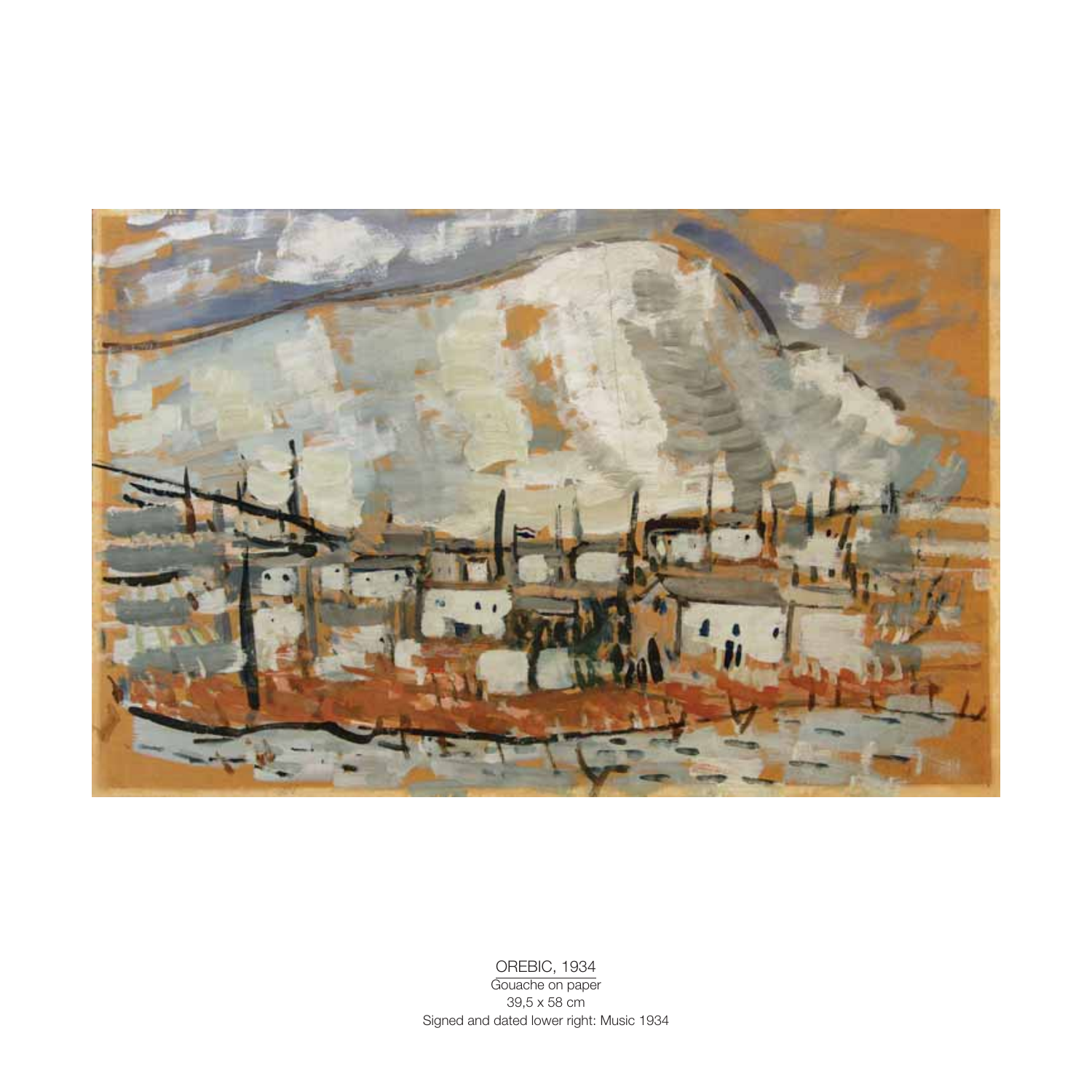

TOLEDO, May 1935 Pen on paper 28,8 x 22,8 cm Unsigned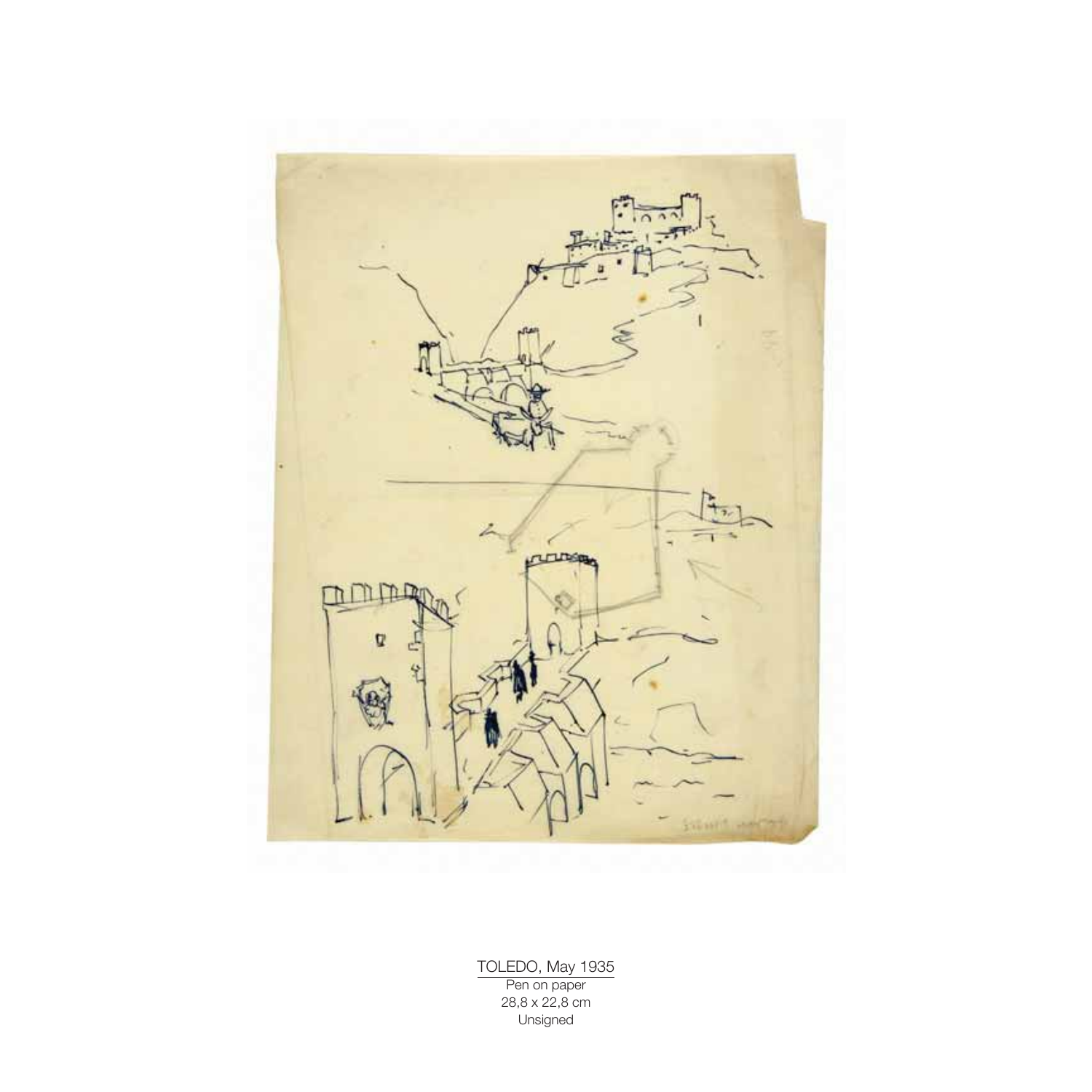

BULLFIGHT, 1935 Gouache on paper 42 x 55 cm Unsigned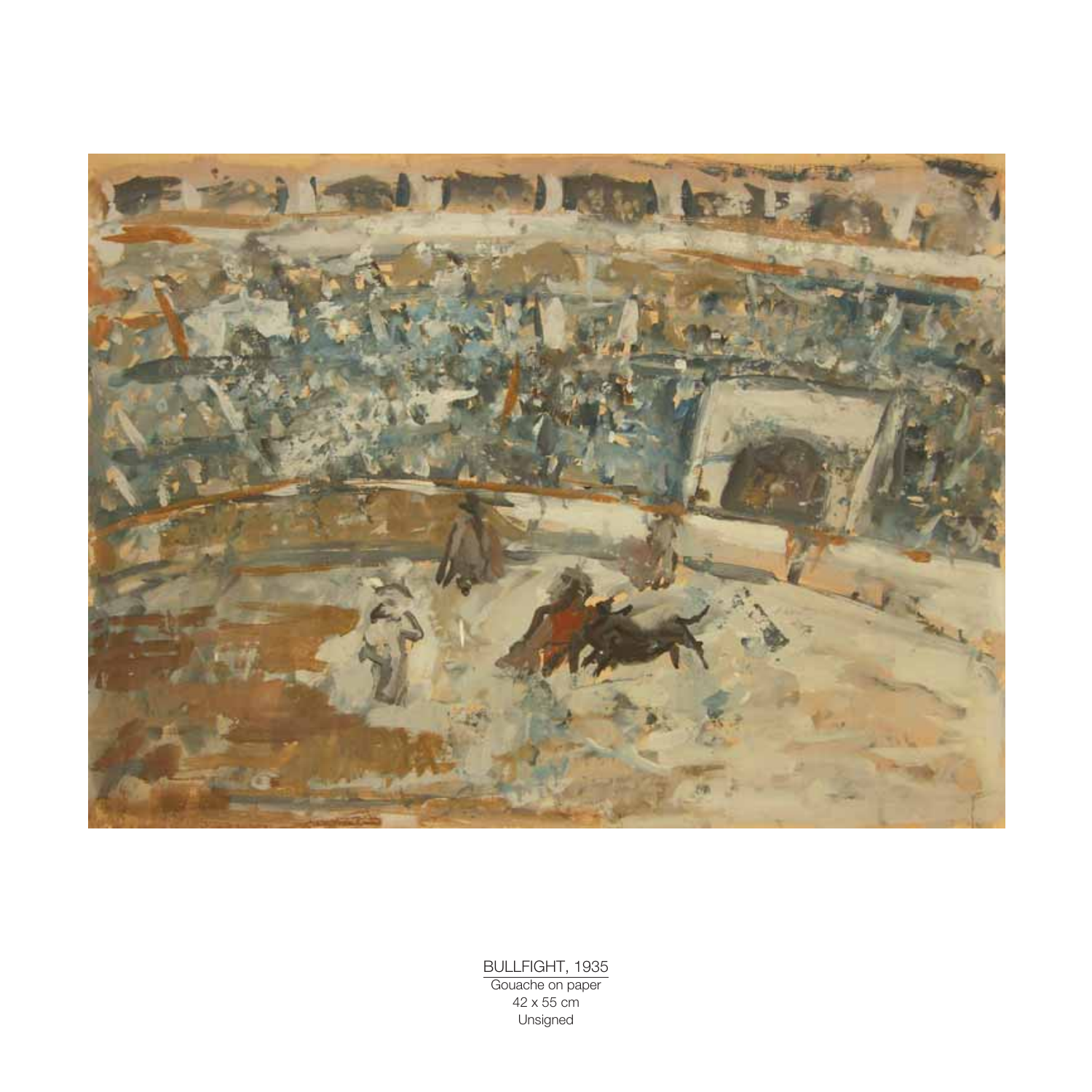

WOMEN WITH DONKEYS, 1938 Gouache on paper 41 x 52 cm

Signed lower right: Z. Mušič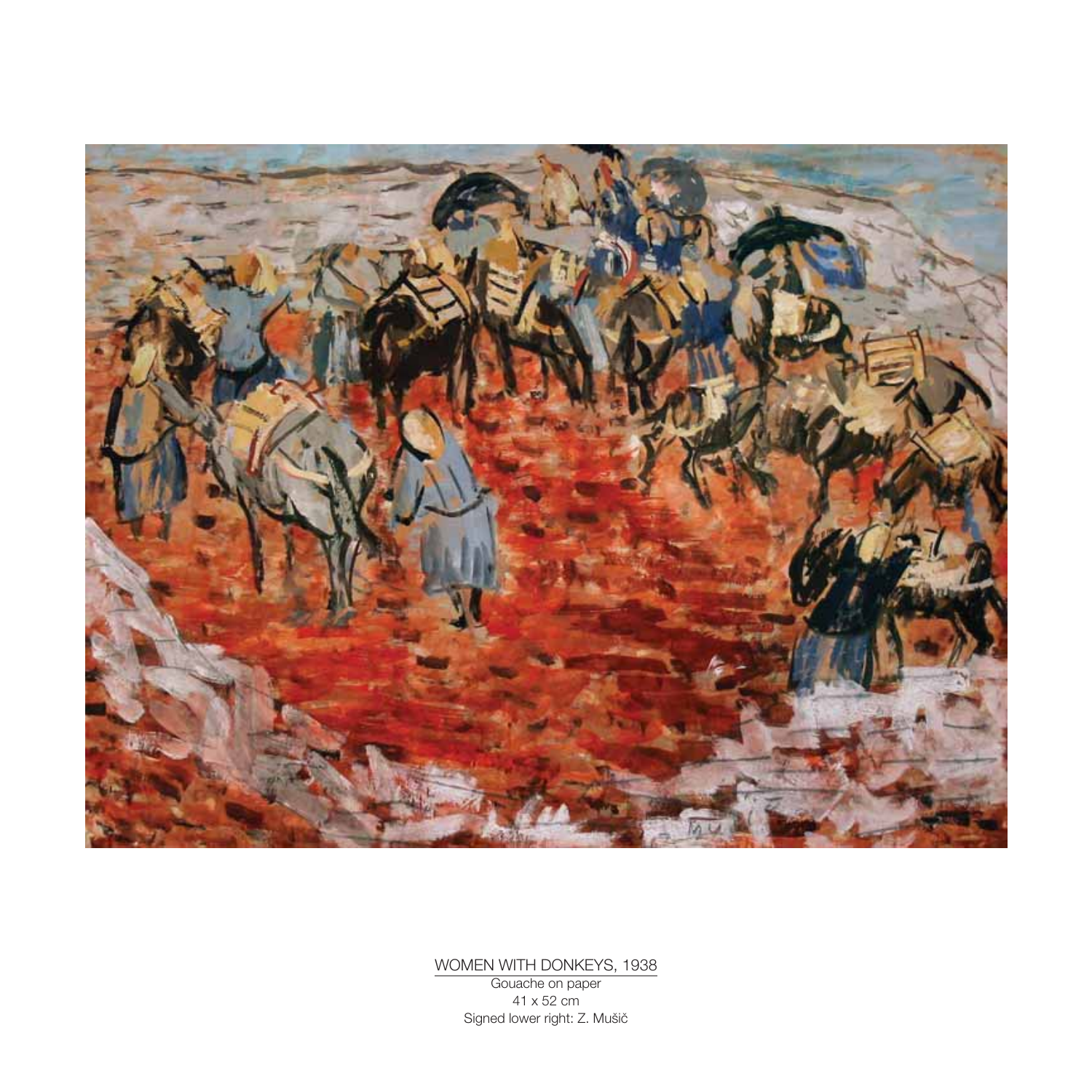

RAILWAY STATION ©EMPETER (PIVKA), 1941

Gouache on paper 39 x 55 cm Signed and dated on reverse: Mušič 1941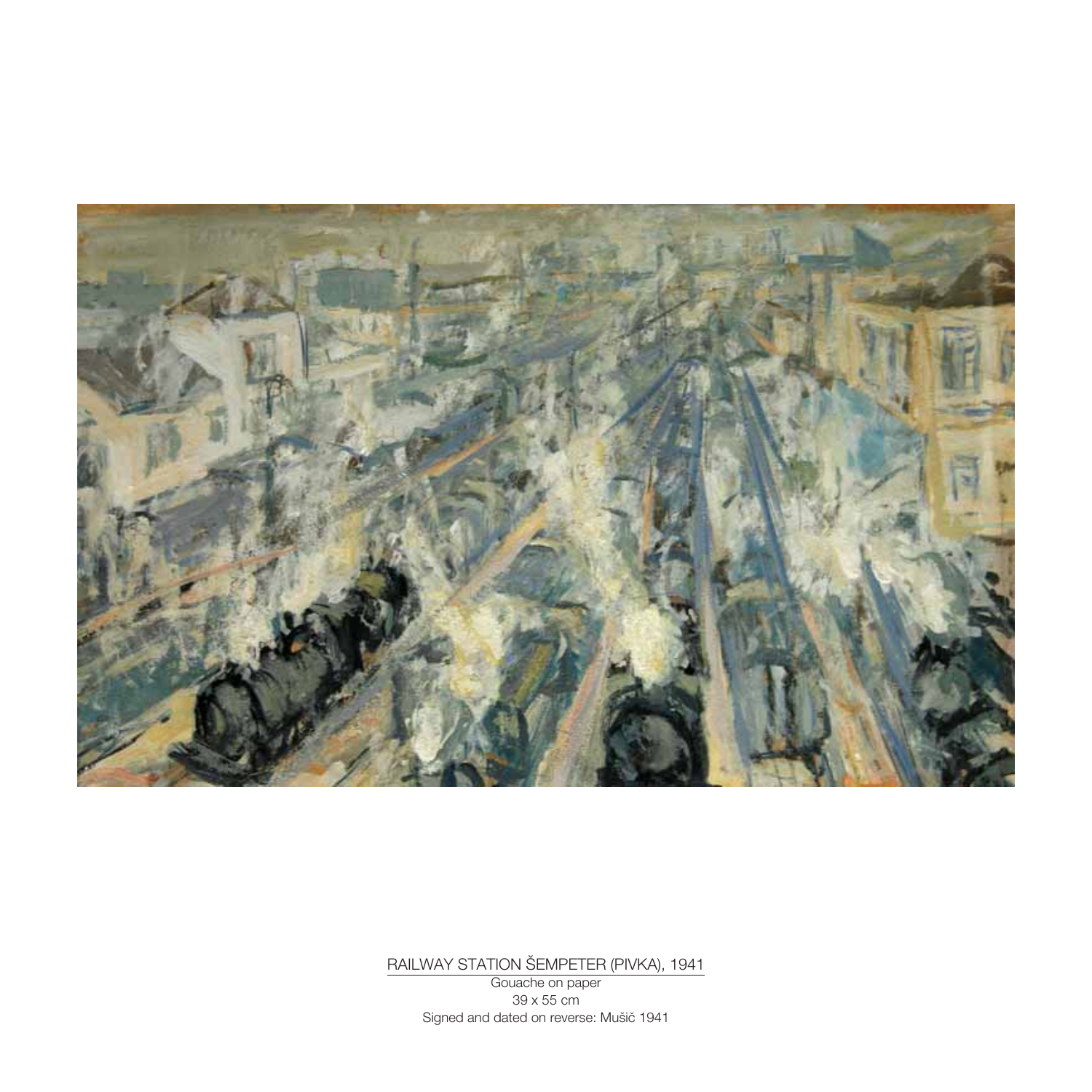

GIRL IN TETOVO NATIONAL COSTUME, 1943

Gouache on paper pasted on cardboard 63 x 47 cm Signed and dated upper right: MUŠIČ1943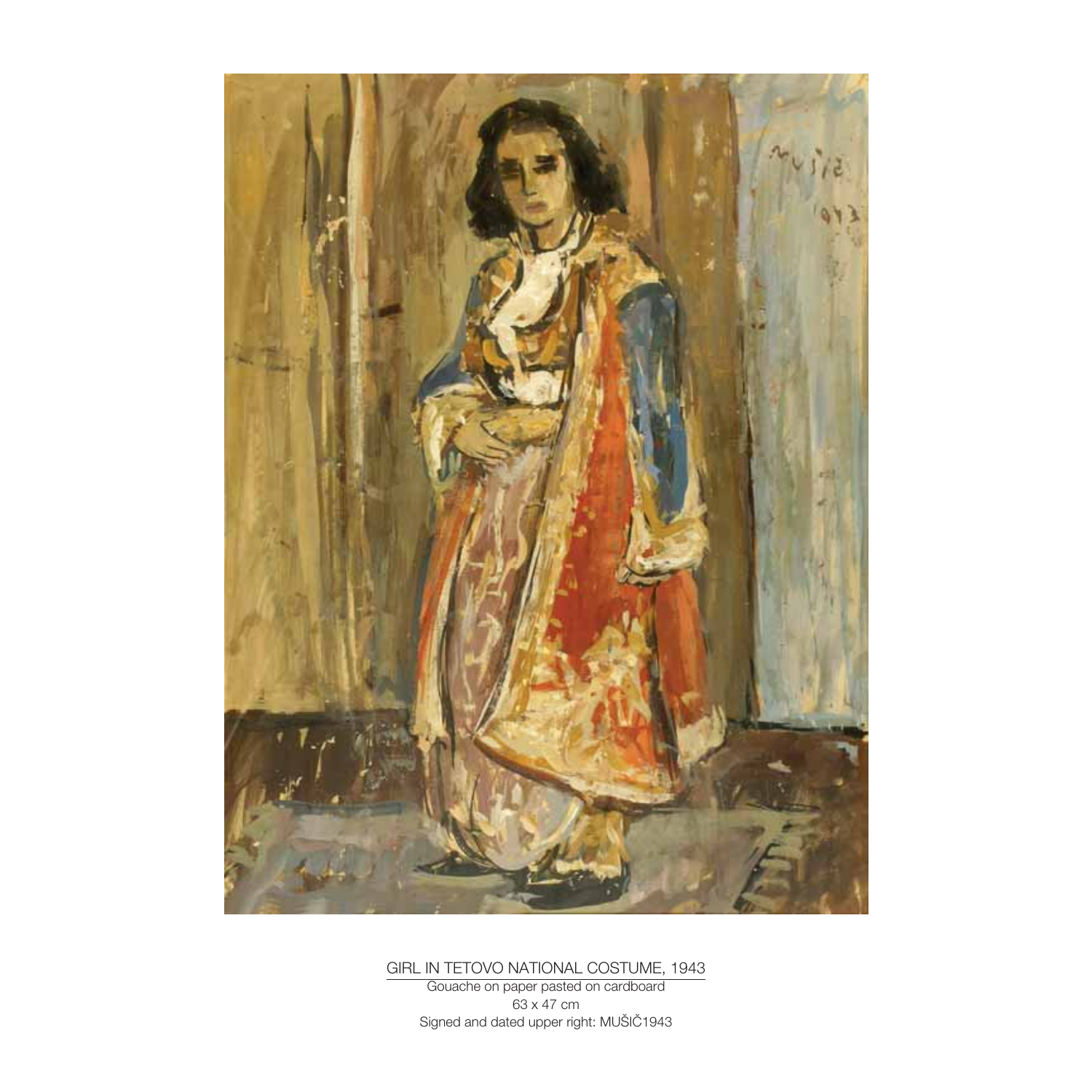

#### DACHAU, 1945

China ink on paper 21 x 29,5 cm Signed and dated lower left: Music / Dach and erased in the centre: Music / Dachau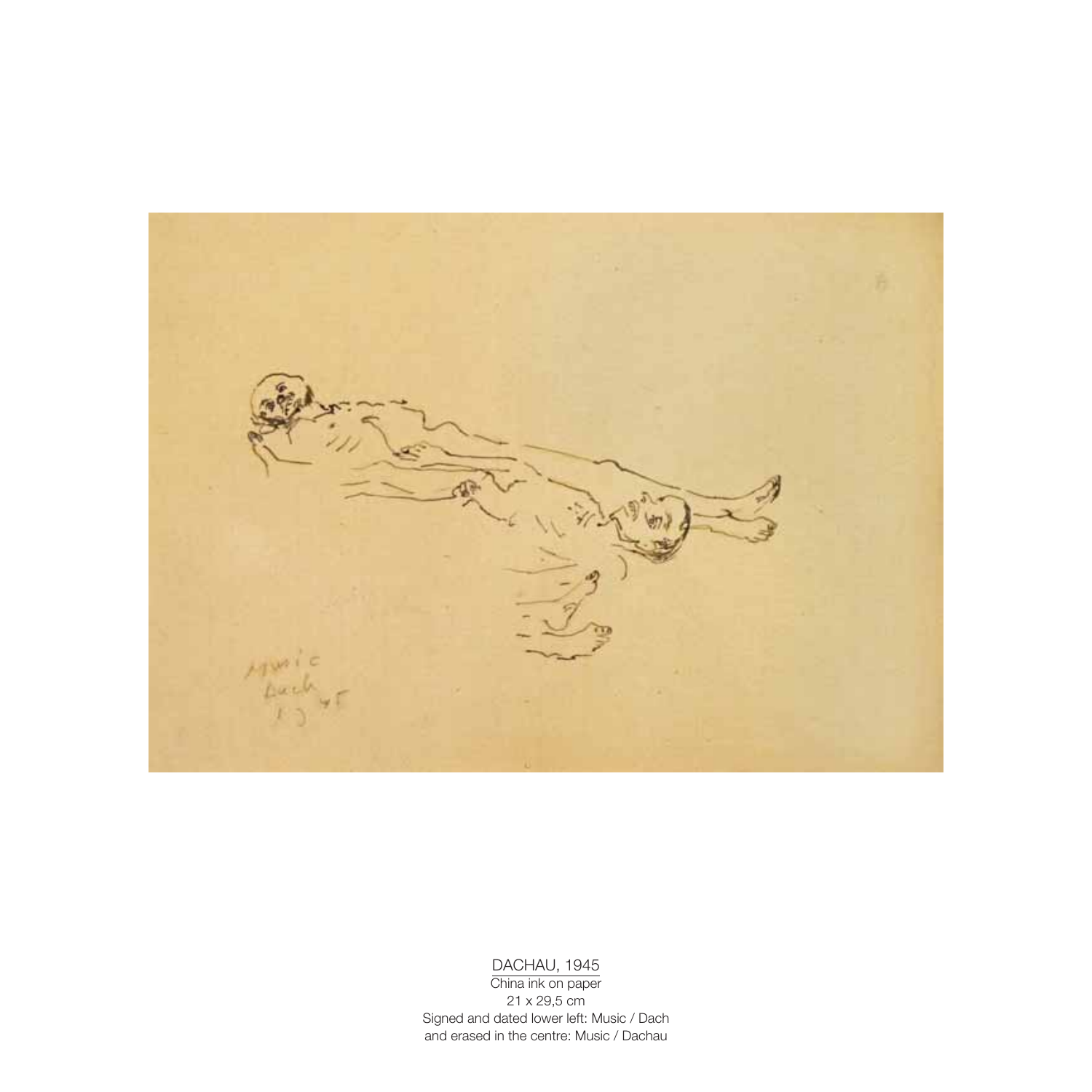

#### RIALTO BRIDGE, 1947

Watercolour on paper 24,4 x 34,2 cm Signed lower right: Music 1947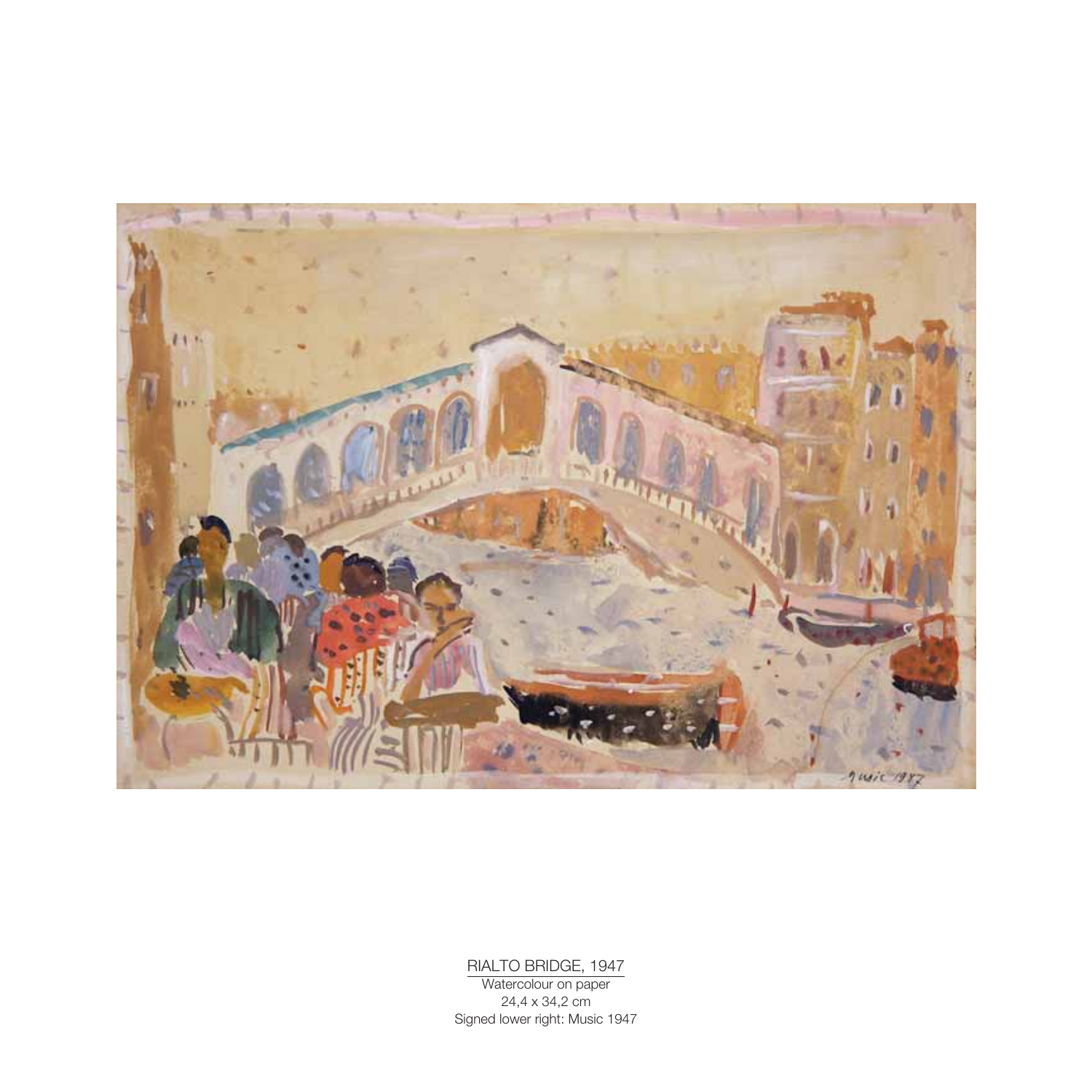

#### VENICE, 1948 Watercolour on paper 20,6 x 27 cm Signed and dated lower right: Music 1948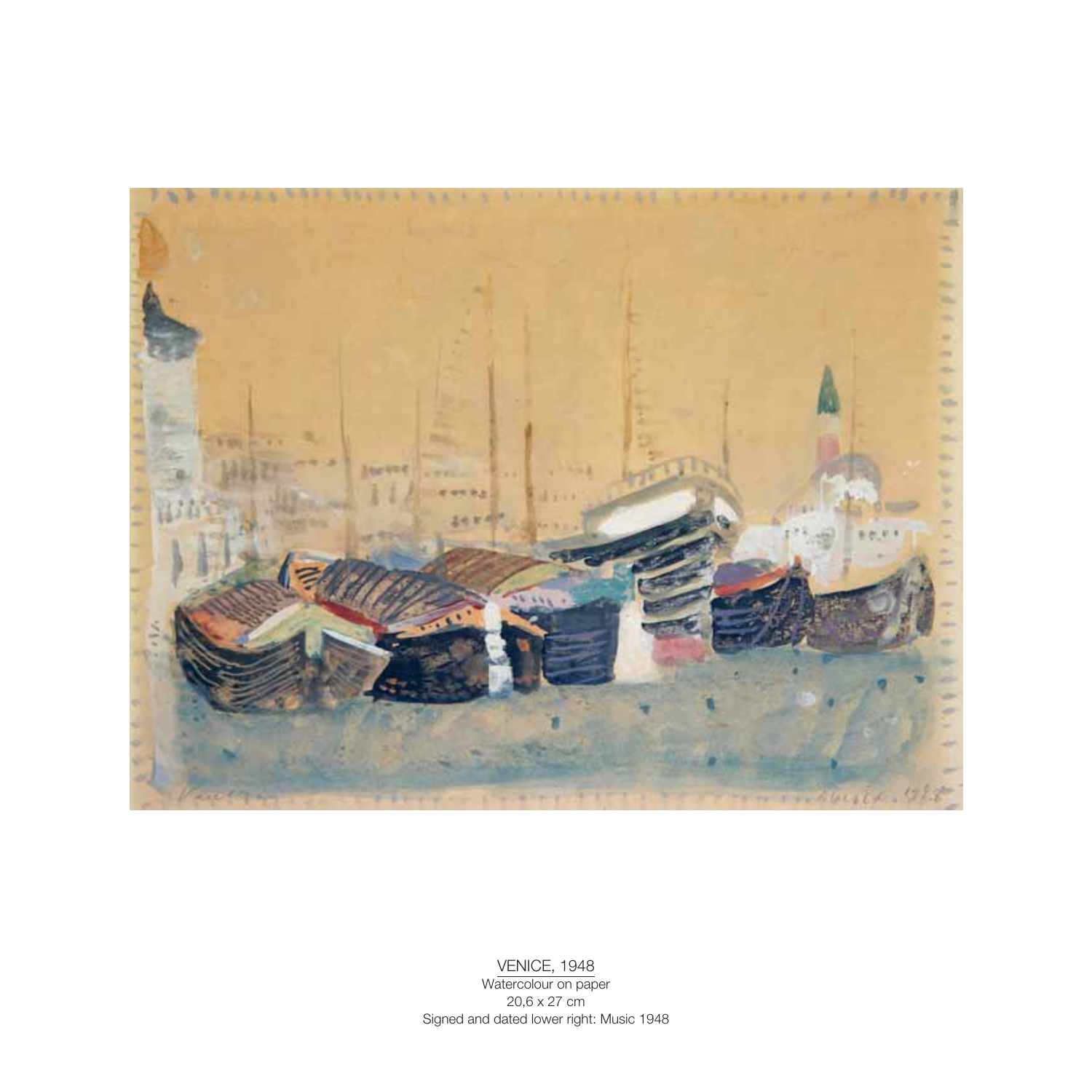

PONIES, 1950 Mixed media on paper pasted on canvas 32,9 x 48,5 cm Signed and dated lower centre: Music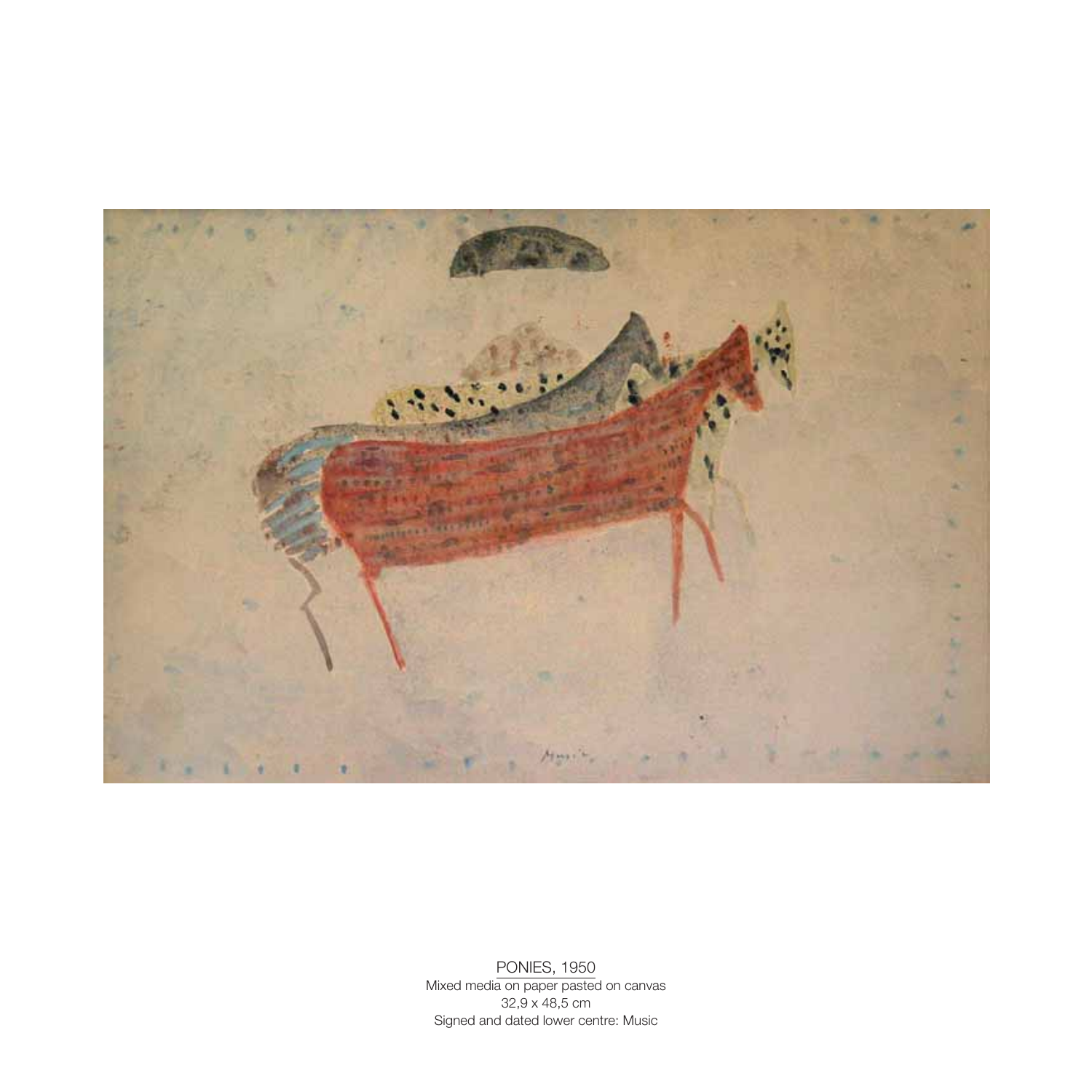

SIENNESE HILLS (LANDSCAPE), 1953

Watercolour on paper 10,5 x 13 cm (6,7 x 11,8 cm) Signed lower centre: MUSIC Inscription on reverse: Meilleurs veux pour 1953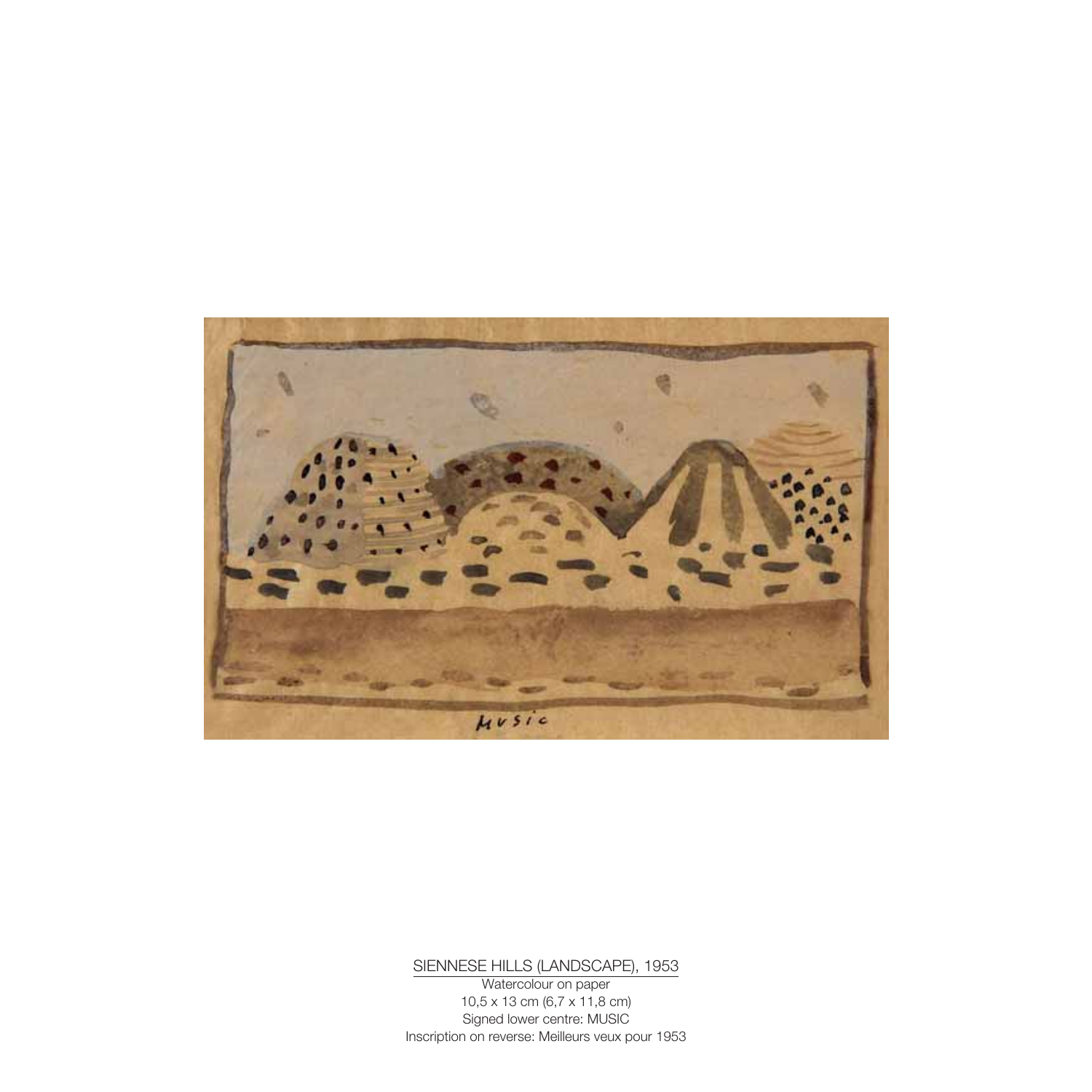ACHETEZ LES TIMBRES 549 PARIS - Vor Generale de la Place **ANTITUBERGU** de la Concorde my all USA-PAR AVION Mme YOLANDA GUARINO<br>Cadby Binch galery<br>21 East 63 street Sciences CHANTA EW YORK  $\overline{21}$ Music N.Y.

LITTLE HORSES, 1953

Pastel on paper 8,8 x 14 cm (4,5 x 5,8 cm) Signed lower left: Music Inscription above the drawing: Mirissimi auguri and signature of the Chinese artist: Zao Wou-Ki (characters) Postcard sent at the end of December 1953 to Yolanda Guarino, New York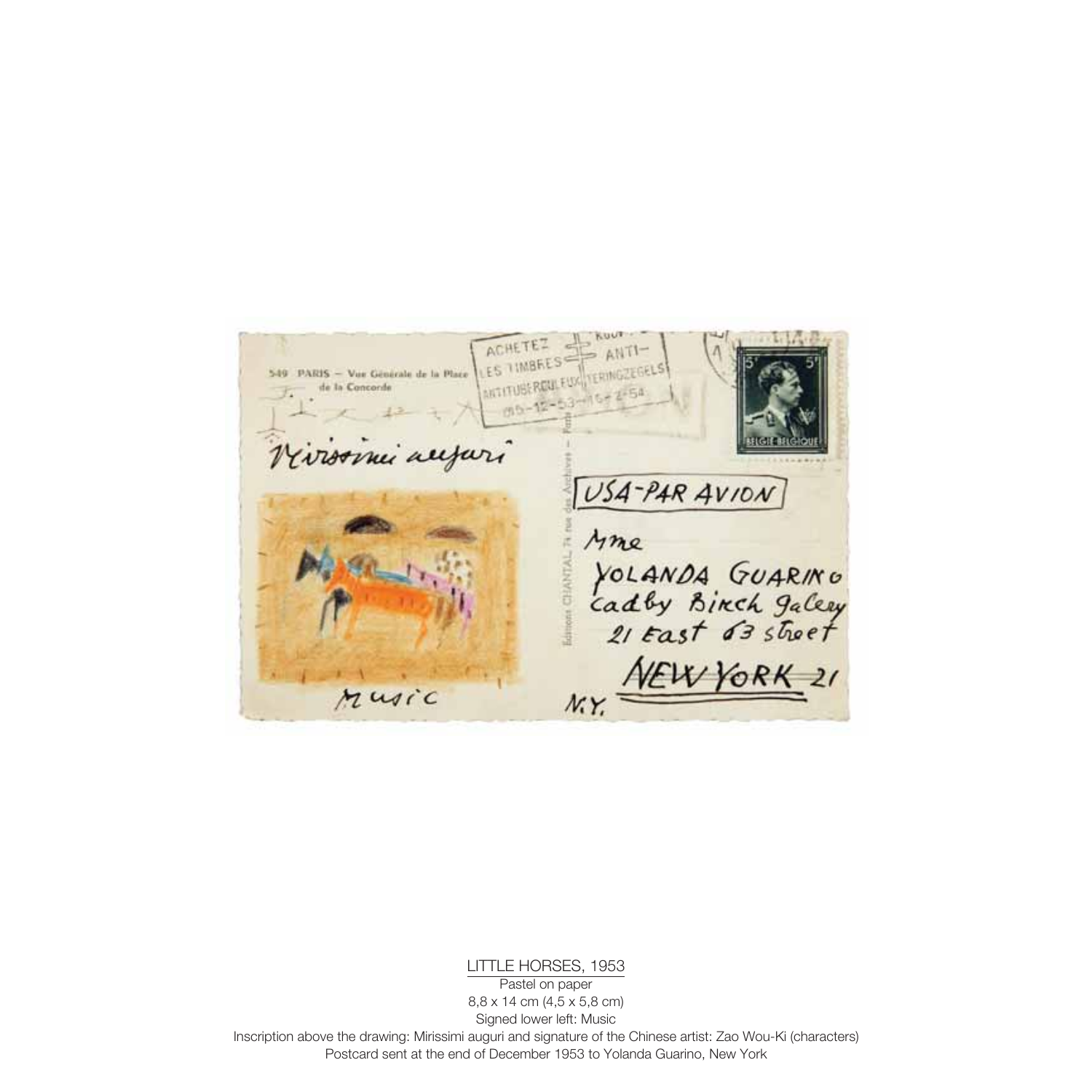

LITTLE HORSES, 1954 Pastel on paper 17,8 x 22,8 cm Signed and dated below with the inscription: con molti auguri per 1954 MUSIC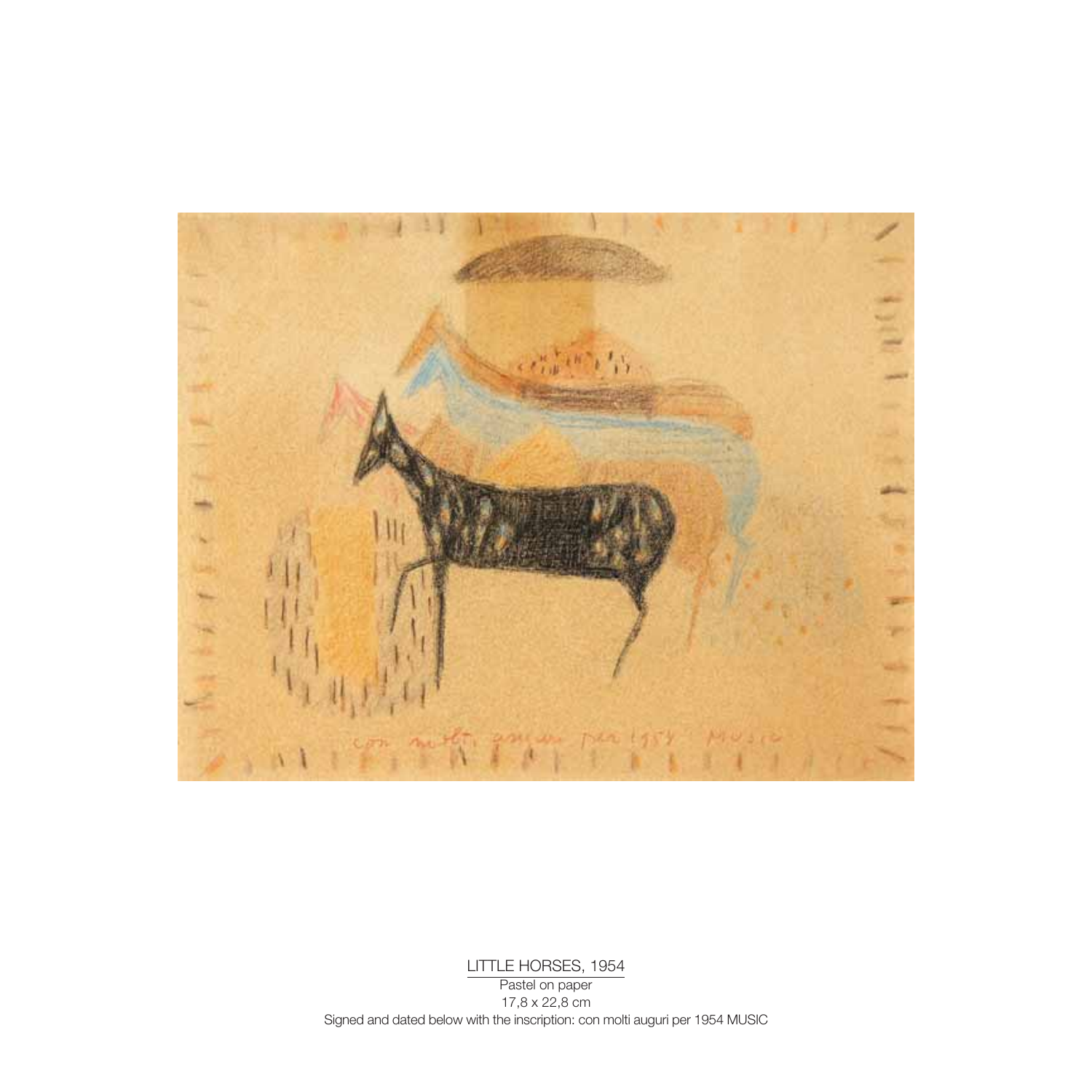

SUITE BYZANTINE, 1960 Oil on canvas 54 x 74 cm Signed and dated lower centre: MUSIC / 1960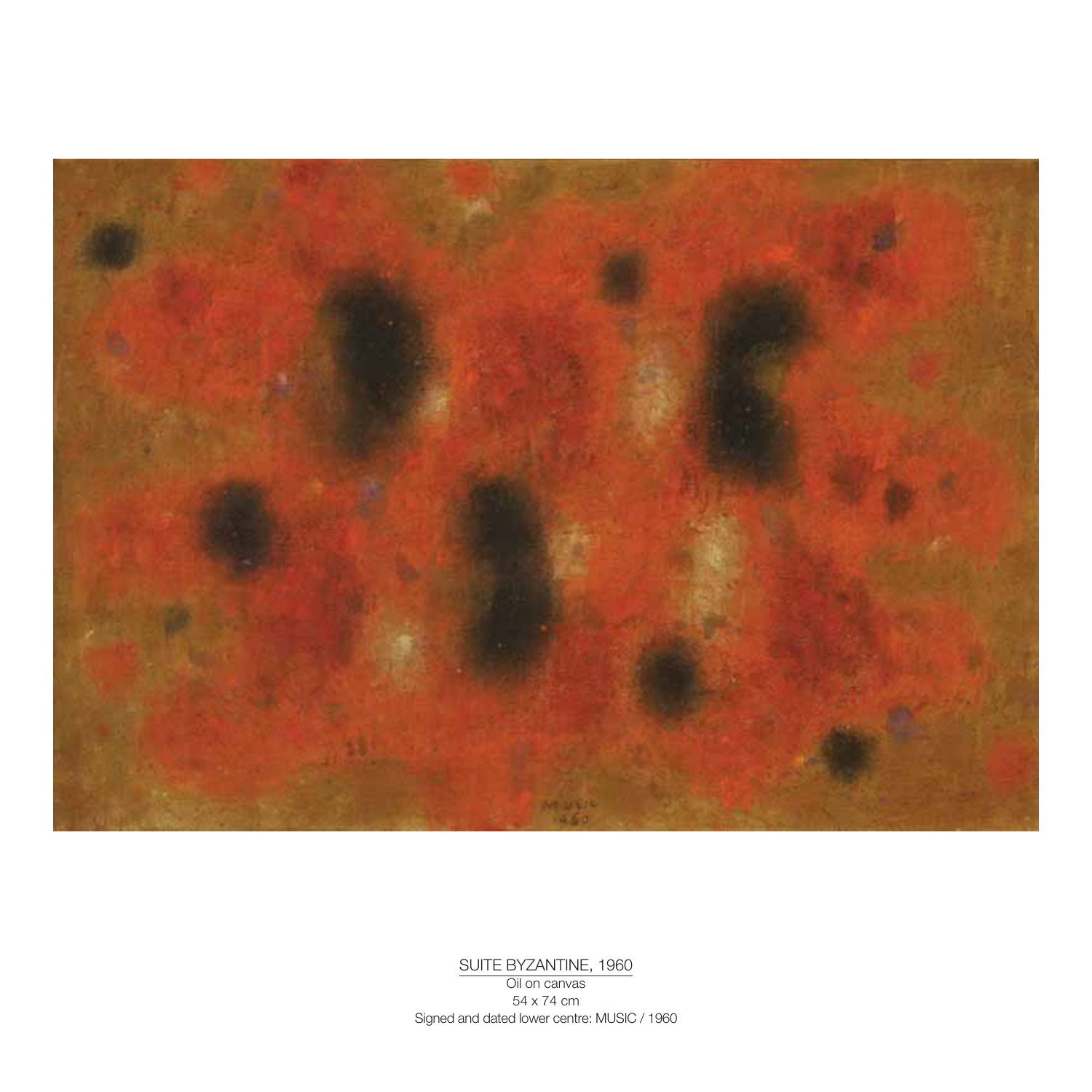

WE ARE NOT THE LAST, 1974

acrylic on canvas 46 x 33 cm Signed and dated lower left: MUSIC 74 Inscription on reverse: Nous ne sommes pas les derniers / acrylique / 1974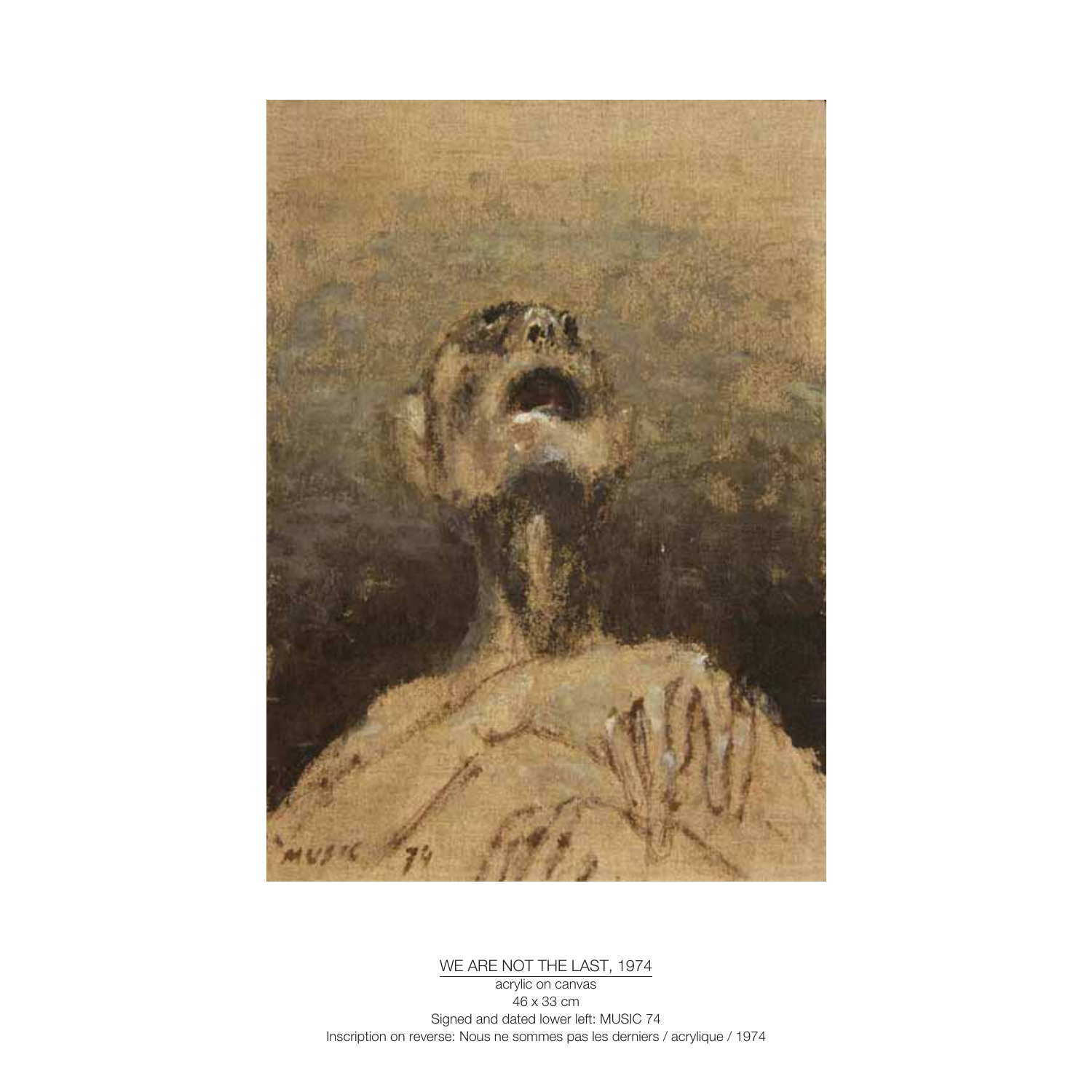

JUST ROCKS, 1979

Gouache on paper 26 x 36,5 cm Signed and dated lower right: Music 79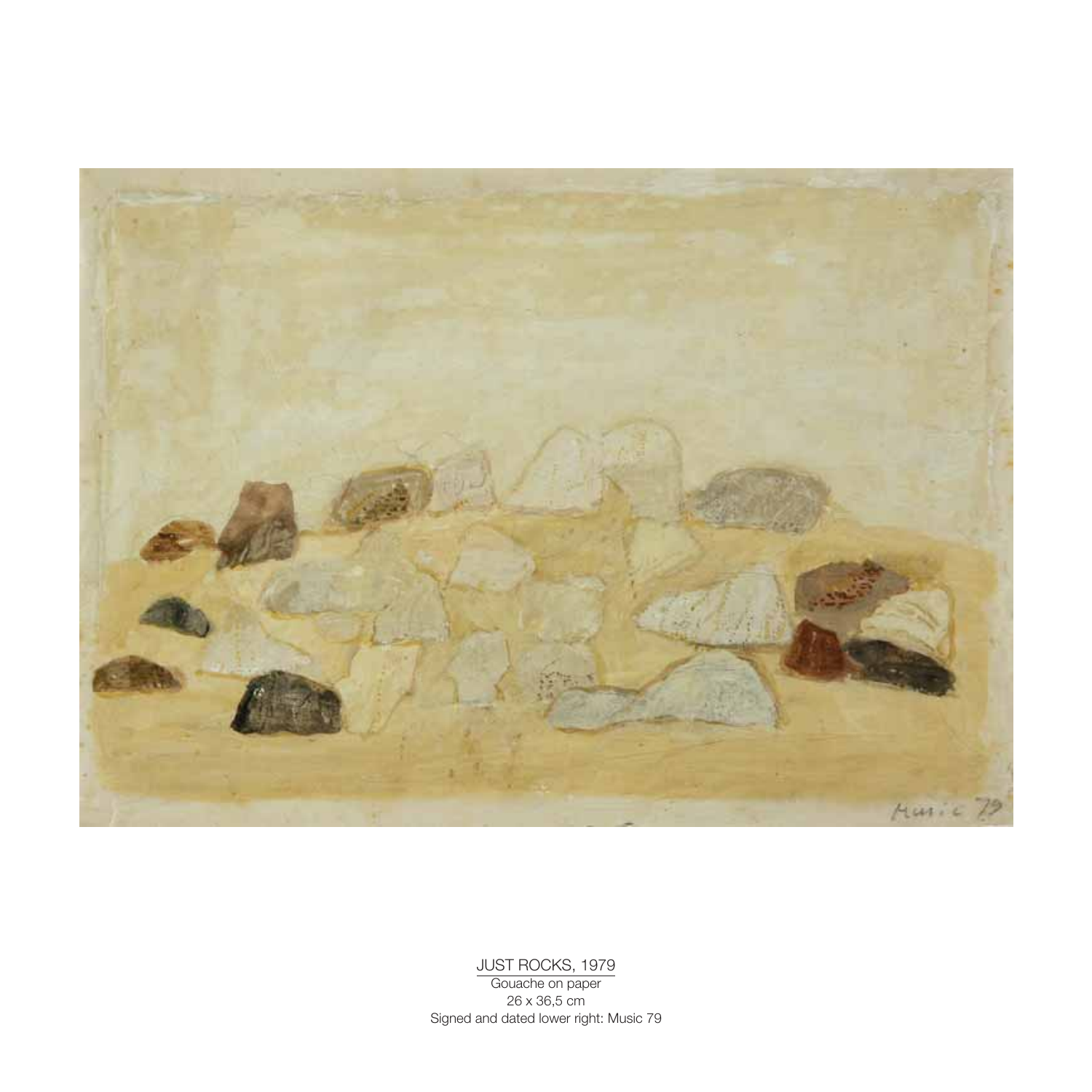

GIUDECCA, 1980

Coloured pencil on paper 20 x 27,5 cm Signed lower left: Music, dated lower right: 19 - VIII - 80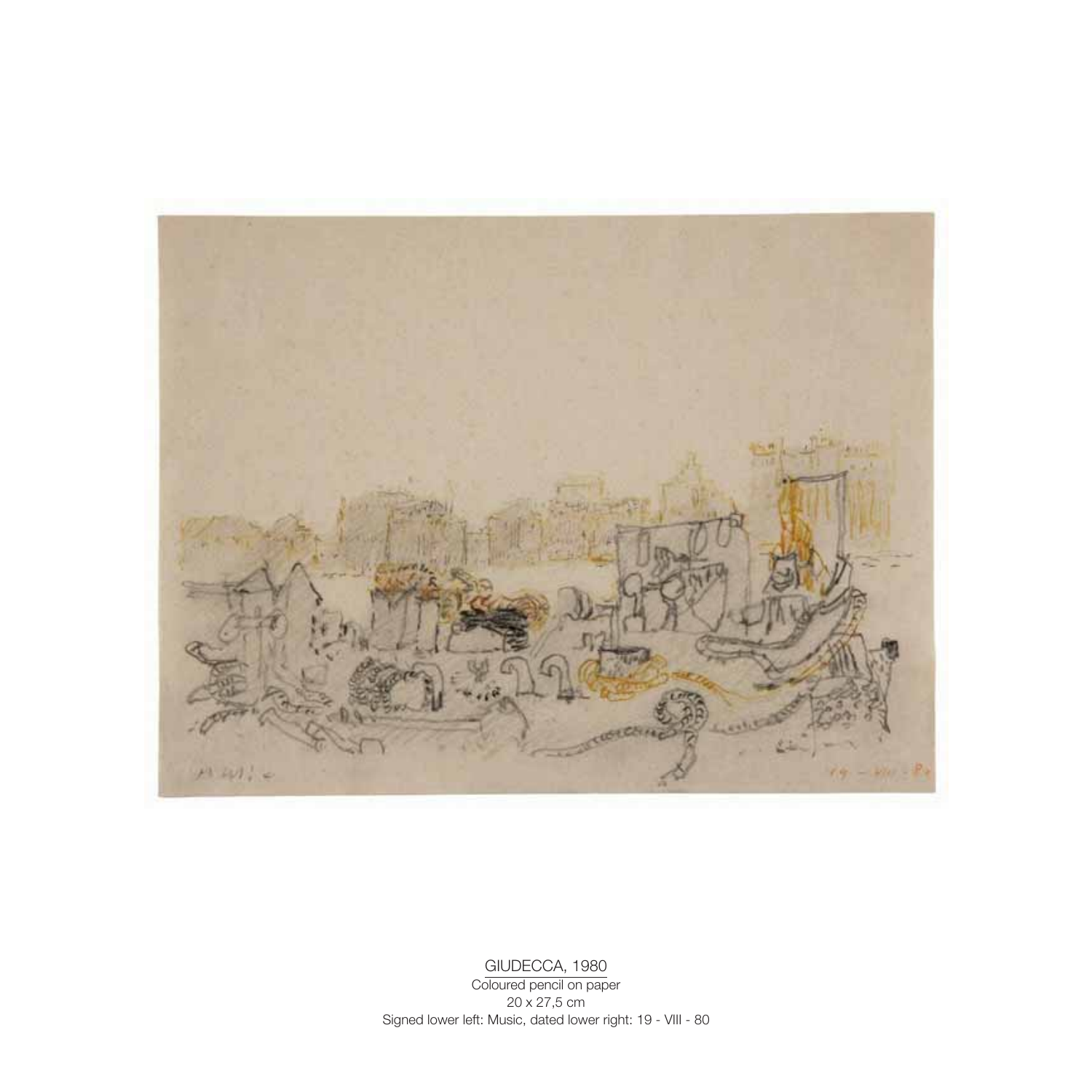

CUSTOMS HOUSE,1982

Oil on canvas 33 x 46,5 cm Signed and dated lower right: MUSIC 82 Inscription on reverse: MUSIC / La Dogana / olio / 1982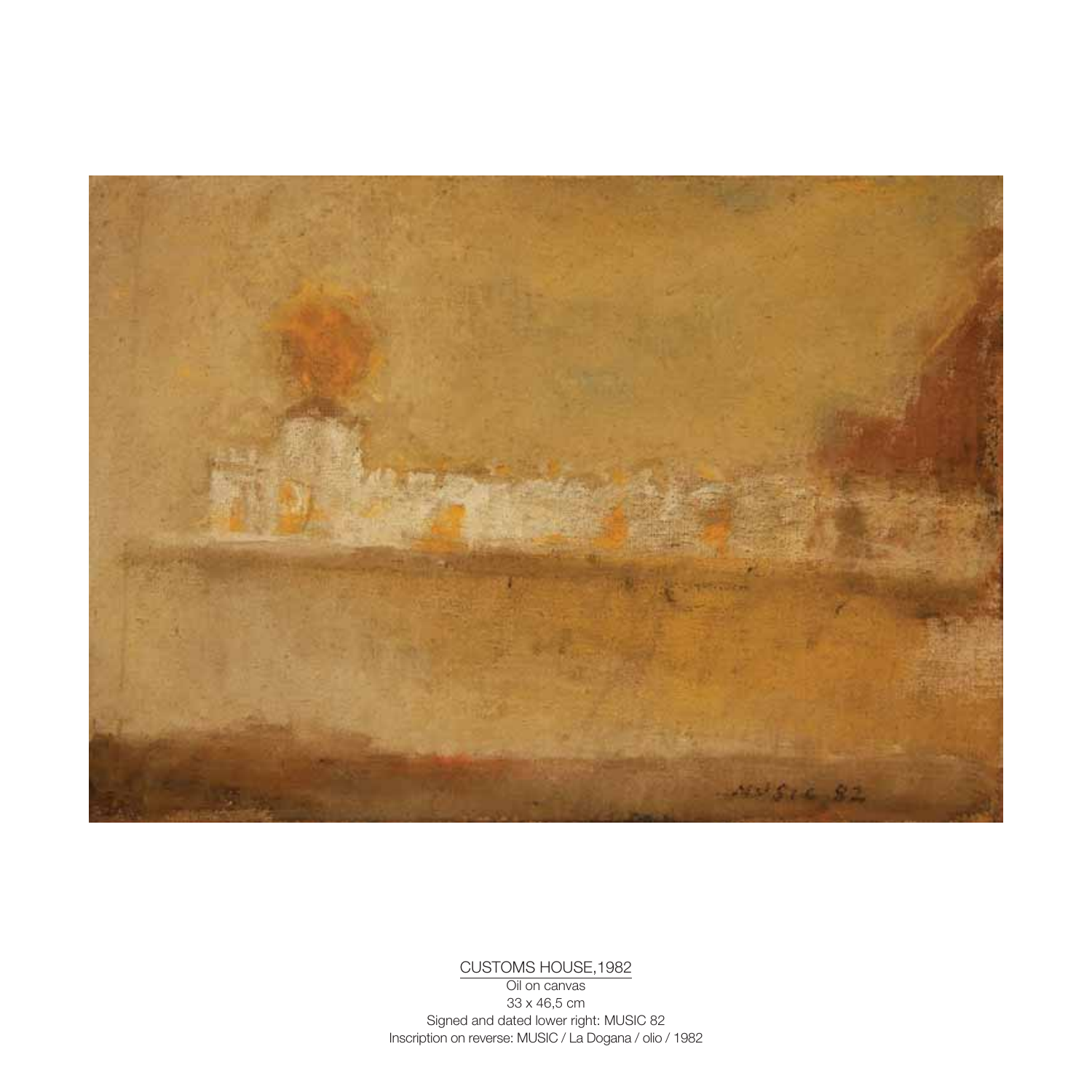

CATHEDRAL INTERIOR, 1984

Gouache, mixed technique on paper 40 x 25 cm Signed and dated lower right: Musič/ MUSIC 84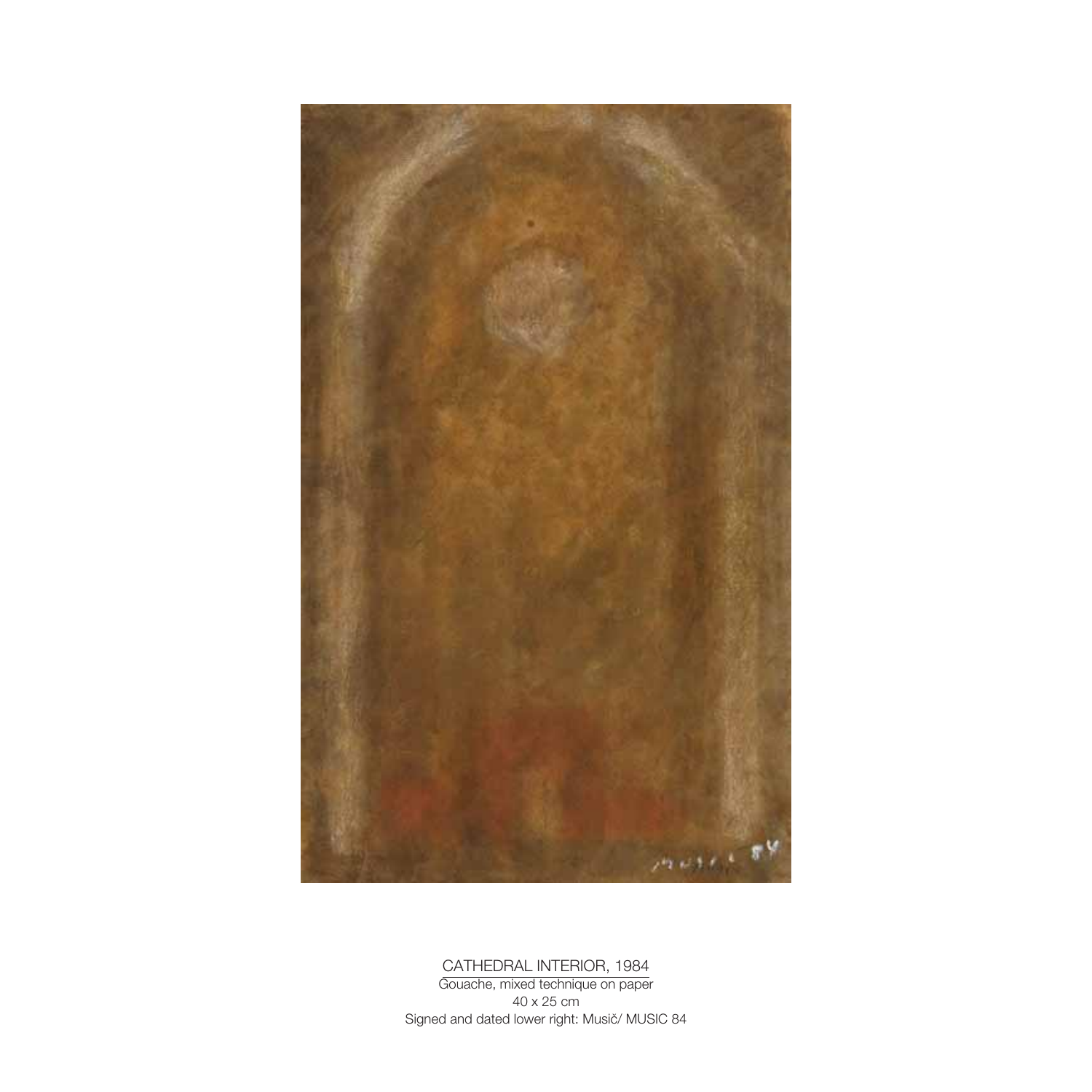

PORTRAIT OF IDA, 1988 Oil on canvas 47 x 34 cm Signed and dated lower left: MUSIC 88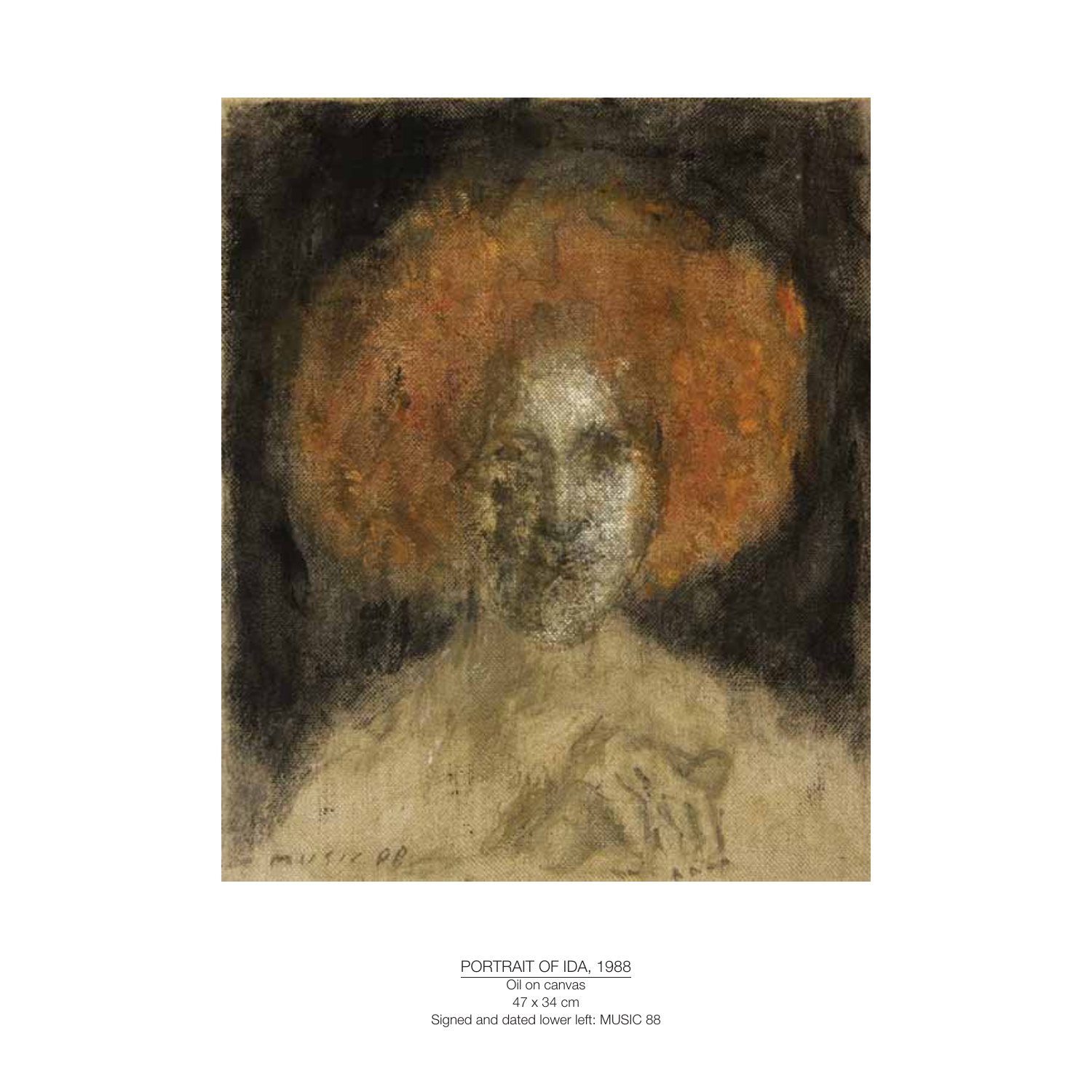

SELF-PORTRAIT, 1988 Oil on canvas 47 x 34 cm Signed and dated lower left: MUSIC 88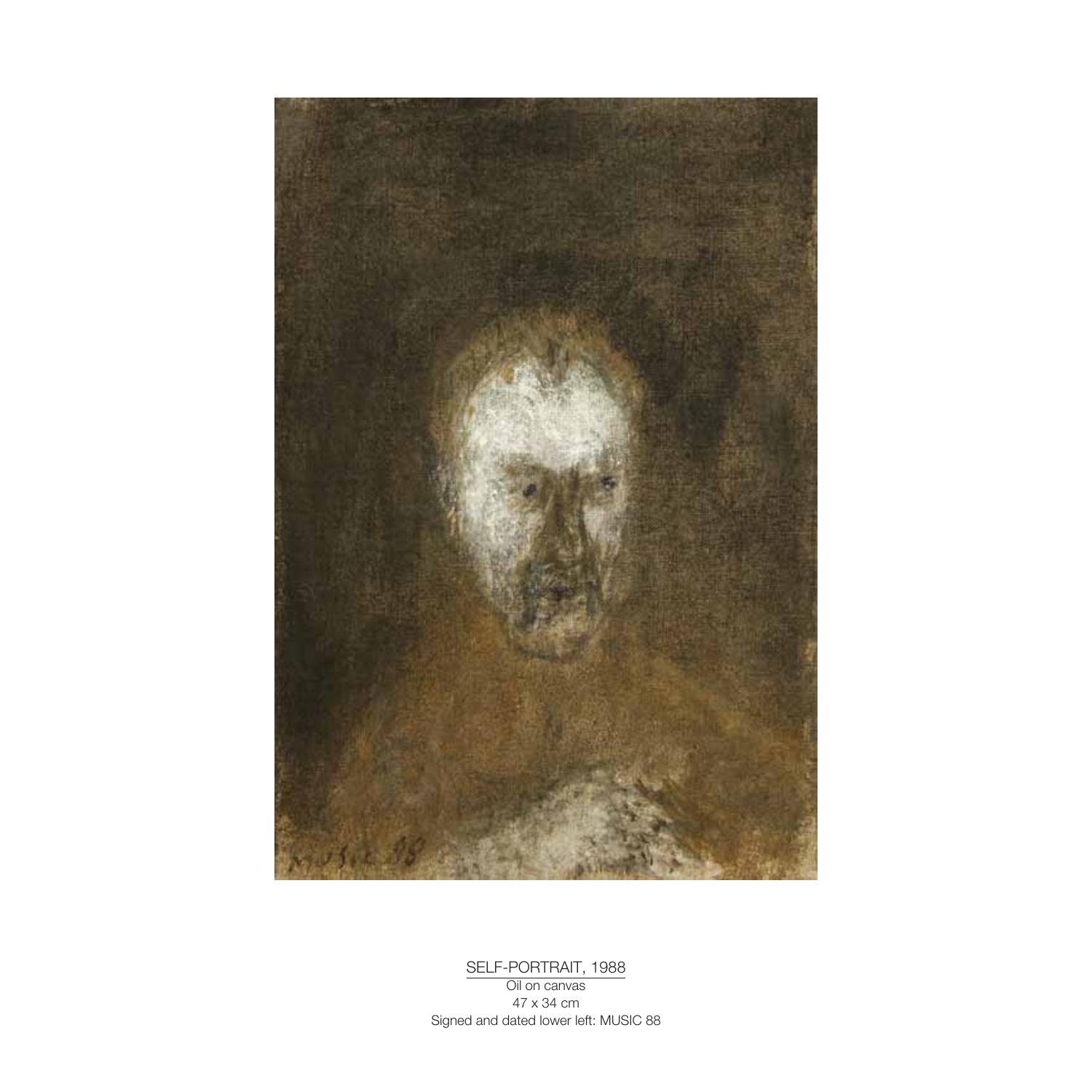

PILGRIM, 1994 Pencil on paper 29 x 21 cm Dated lower left: 6 VIII 94, signed lower right: Music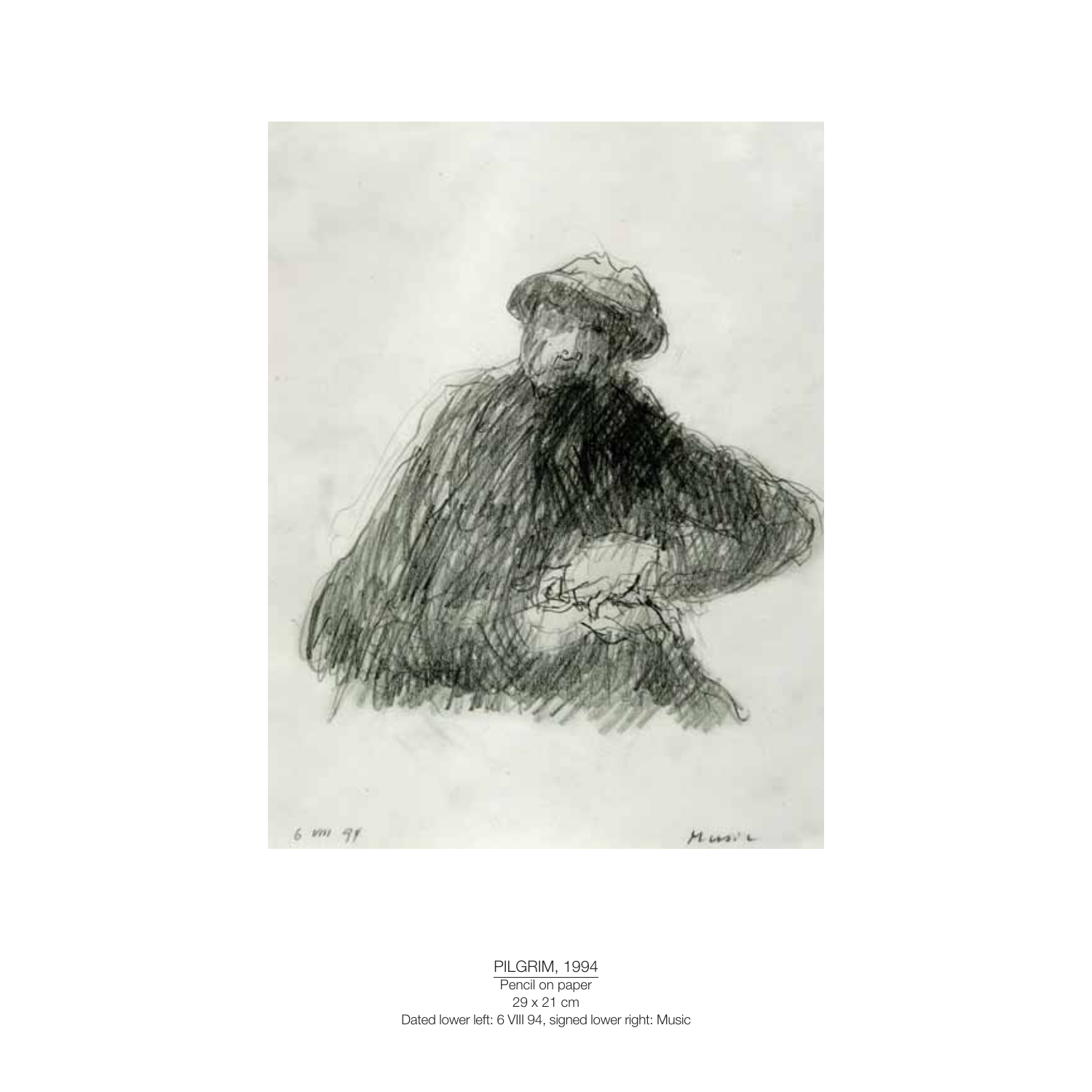#### Biography

The Slovene, French and Italian painter, Zoran Anton Mušič (Musič, Music), was born a century ago on 12 February 1909, in Bukovica by Bilje, then part of the Austro-Hungarian Empire, now in Slovenia. His father, Anton Musič, a teacher, was from Šmartno in Brda. His mother, Marija Blažič, also a teacher, was from the village of Kostanjevica (Lig nad Kanalom). Zoran, with his parents and slightly over three-year younger brother Ljuban, lived in Bukovica until the First World War, beneath the slopes of the bare Karst hills close to Gorizia. His father was the headmaster of the village school, his mother brought up the two boys. They often visited their uncle in Trieste, their aunt in Koper and grandmother on the Musič farm in Šmartno.

His father was mobilised at the outbreak of the First World War and sent to the front in Galicia. The mother looked after the two boys on her own for three years, with whom she was expelled to Arnače by Velenje at the outbreak of the Soška (Isonzo) front on 5 June 1915. Zoran first attended school there. After his father's demobilisation in March 1918, the family returned to Goriško. The landscape devastated by war, the scorched trees and bare Karst rocks were deeply impressed on the boy's subconscious at that time. In the summer of 1919, the Italian invaders forced the family of Slovene teachers into a new departure. They moved from Brdo to Koroška, to Grebinj. A little over a year later, after the October plebiscite, the Austrians roughly drove them from there.

The refugees found shelter in Yugoslavia, in Sv. Ema nad Mestinjami. Zoran moved to Maribor and in November 1920 continued his education at the non-classical secondary school. After four years he undertook further training at the teacher training college, from which he matriculated in 1928. He became familiar with painting and drawing at secondary school from a teacher and a painter: Viktor Cotič at secondary school and Anton Gvajc during teacher training. He said himself that he drew a great deal at that time, but it has not been possible to find drawings from then. The young man's knowledge was sufficient that a year after matriculating, he passed the entrance exam at the Academy of Fine Arts in Zagreb.

He studied under Ljubo Babić, his professor and mentor. The cosmopolitan painter, trained in Germany and Paris, as well as graduate art historian, set designer and designer, was particularly favourably inclined to the young Slovene. He

became his mentor. He opened broad artistic creativity to the student, in addition to giving him excellent knowledge of his craft, especially mastery of all kinds of drawing. Among other professors, Tomislav Krizman and Vladimir Becić were influential. The Zagreb Academy trained a tenth of Slovene artists. All drew excellently and they passed their knowledge onto the younger generation of painters, sculptors and illustrators at the Ljubljana Academy after the Second World War.

During his studies, Mušič regularly returned to Maribor and Hoče. There he sketched in nature and in a room of the old school, where he had an occasional studio. The village boys of the time remember posing for him. In the spring of 1934, Mušič completed his studies with distinction. A year later, together with a group of painters and sculptors of the Brazda group, he first exhibited in Murska Sobota and in Celje.

In March 1935 he went to Spain for three months. He frequently sketched in the open there and in museums, where he drew copies of El Greco and Goya. When he returned to Maribor, he was publicly known because of exhibitions, favourable criticisms and for his travel letters from Spain, published in the newspaper Slovenec. He lived in Maribor and Hoče, sometimes in Ljubljana. In between he did his military service in Bileća and Rogoznica and was promoted to second lieutenant.

He exhibited a great deal, travelled, wrote and gave interviews for newspapers. In summer, he regularly visited Dalmatia, going almost every year to Korčula. He continued to paint and draw, mainly landscapes and still lifes. He became a member of the Brazda group and later the group Neodvisni (Independents). He was conscientiously followed by various critics, above all Lojze Bizjak, Radislav Rehar and Fran Šijanec. Together with friends, he exhibited all over Yugoslavia (Belgrade, Osijek, Maribor, Ljubljana). By the end of 1944, he had participated in about twenty group and ten independent exhibitions (sometimes in a small group). He had his first independent exhibition with his colleague, Fran Šimunović, in Belgrade; a small retrospective with twenty works in 1942 at Obersnel in Lubljana, Gosposvetska cesta 3. He lived in Ljubljana until the Italian capitulation. He painted churches in Primorska in 1942: in Drežnica and Grahovo in Baška grapa together with Avgust Černigoj, in Gradno in Brda with Lojze Spacal.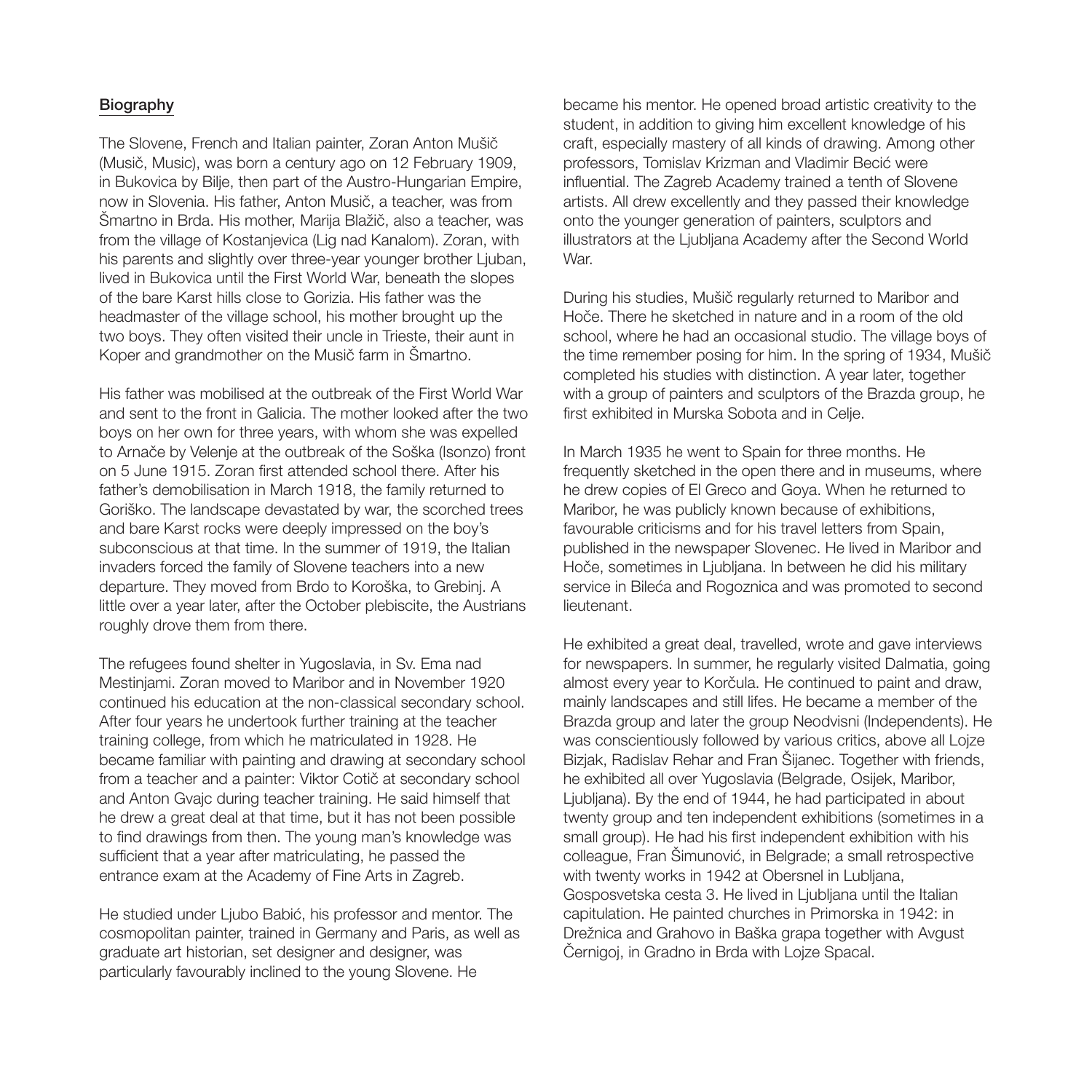He moved to Gorizia and onwards in autumn 1943, after the German occupation of southern Slovenia and Italy. He lived in Trieste for more than half a year, where he wrote and drew for newspapers. He visited Venice, where he painted in gouache. He exhibited in both cities. In October 1944, the Germans arrested him and in mid November sent him to Dachau concentration camp. There he survived on the border between life and death until the end of the war. He secretly drew some sketches there, mainly portraits of his fellow prisoners. After liberation, he waited until June 5 for transport home and drew various motifs, mainly the dead in the camp. He returned to Ljubljana with more than a hundred exceptional drawings and spent a brief time recuperating at Golnik. Because of the pressures of the post-war authorities and jealous colleagues, who reproached him for having exhibited during the occupation and for having too disrespectful an attitude to the Party, at the end of June 1945 he went to Gorizia. In the late autumn, he travelled from there to Venice.

In Venice, he became friends with the artist, Ida Cadorin. She became the motif for hundreds of his drawings and paintings. They were married in September 1949. Once again he painted intensively, first the watercolours Serenissima and images of karstic little horses. He exhibited in Trieste, Venice, Rome and elsewhere throughout Italy. Important artists, including O. Kokoschka and M. Campigli, quickly recognised his creative ability and personal charm and frequently visited him. He travelled regularly to Trieste, where he associated with Slovene intellectuals and met with relatives. He prepared decorations for steamships in nearby Monfalcone. He devoted himself again to graphics, especially during a visit to Switzerland. He exhibited at the Venice Biennale and received first prize in Italy. In 1952, he had a small independent exhibition in Paris. After agreement with Galerie de France he moved to France. He often returned to Venice, living alternately between there and Paris. In the French capital, he kept company with colleagues from various countries and became a member of the select third *École de Paris*. He was proud of his friendship with A. Giacometti. Individual compatriots who were more skilled in contacts with gallerists and printers helped them. Veno Pilon was a regular guest in his studio. His sketch of Mušič painting little horses (1954) and a number of drawings of company in the coffeehouses have been preserved.

Mušič was first able to return to Slovenia in 1956. Two years earlier, his drawings from the concentration camp had been

exhibited at Babić's exhibition in Zagreb, and in 1955 selected graphics were shown at the First Graphics Biennale in Ljubljana. The painter regularly participated at all the graphics exhibitions up until the seventies. At the Second Biennale, he received one of the prizes and gained the opportunity to have an independent exhibition in 1959. Zoran Kržišnik ranked him among the pioneers of the Ljubljana Graphics Biennale and called him one of the great supporters of the exhibition. He regularly visited his parents in Ljubljana and Brda, and until late age his brother and other relatives in Slovenia. He continued to visit Dalmatia as long as he was able.

His apartments in Paris and Venice were embassies of Slovene culture. They were visited in particular by painters and sculptors, old and new friends. He often gave old friends catalogues of current exhibitions. He normally signed them and sketched little horses, bouquets or other sketches. He sometimes himself visited Slovene students, whose company he enjoyed; otherwise he led a secluded life in order to have enough time for thinking and work. He extended his motifs towards abstraction and purified motifs of the Karst, Dalmatian colours and rocks. He exhibited independently in small galleries in Europe, and through Austria and prominent exhibition sites in Germany gradually became accepted by prestigious institutions in France. He was always welcome in Ljubljana in Moderna galerija, which was headed by his friend, Kržišnik. The gallery hosted independent exhibitions in 1959 (graphics), 1960 (Dalmatian gouaches), 1967 (retrospective), 1990 (review exhibition), 1997 (works from collections: collection of Sonia Štangelj), 2007 (donated gouaches); sometimes in Mala galerija, commonly in Ravnikar Palace.

Mušič gradually became the standard, the starting point of quality among artists in Slovenia; colleagues warmed to him before critics and politicians. He gradually received every possible professional and national award and recognition for his services. Kržišnik helped the painter to become established in the German speaking countries of Europe. Critics such as Jean Bouret, Jean Grenier, Jacques Lassaigne and others summarised Kržišnik's analyses, supplemented them and helped open the doors of prestigious galleries to the painter: the Paris Musée de la ville de Paris, the Museum of Modern Art in the Pompidou Centre, the exhibition rooms in Kassel, galleries in Munich and elsewhere.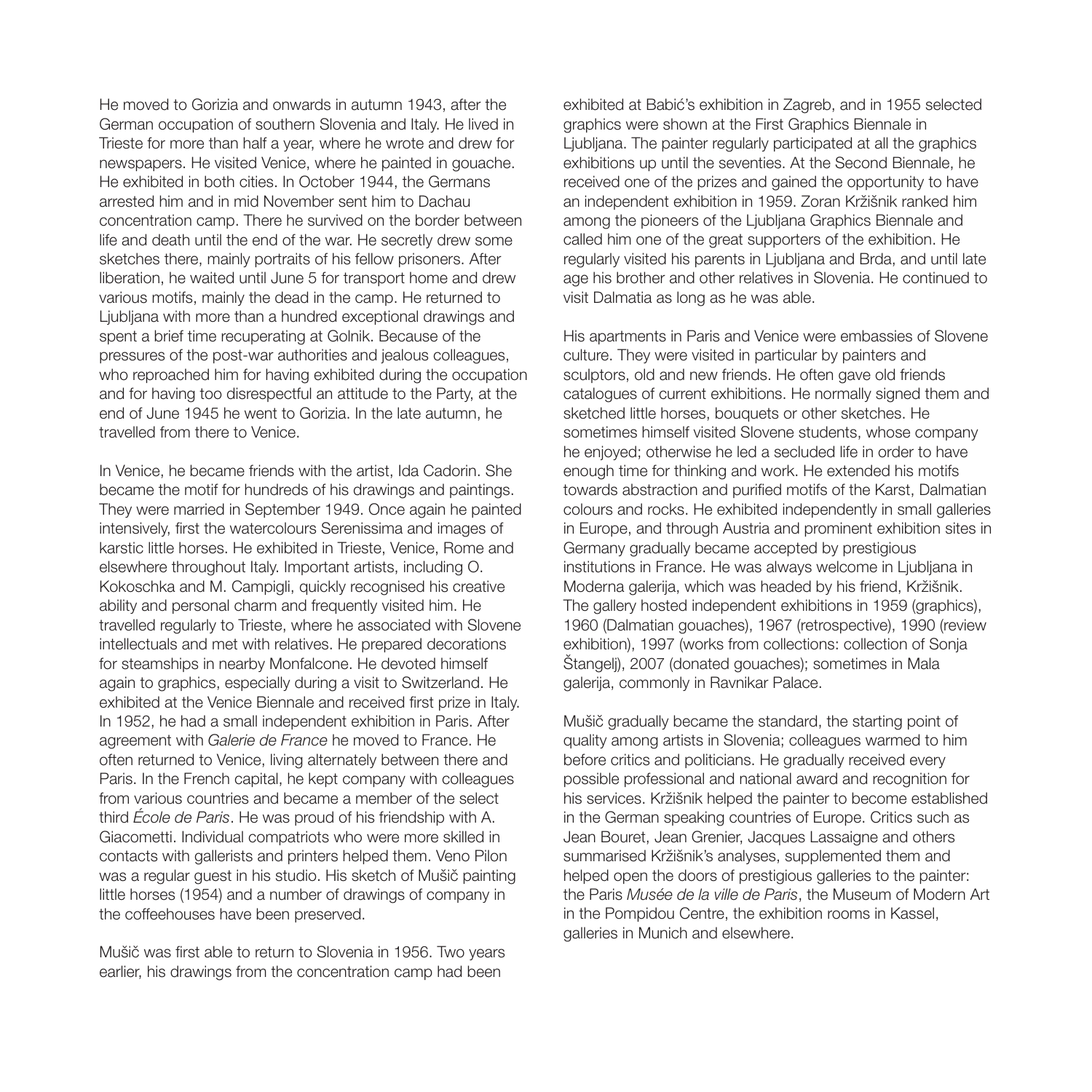The artist finally became established in the world in the middle of the seventies, with his cycle We are not the last. Its starting points were the drawings from Dachau and the artist's memories. He supplemented them with a new series, vitally sensed vegetative interweaving of roots and burnt cork. He exhibited throughout Europe and often in the USA. He returned to calmer images of the interior of Venetian churches, supplemented them with vistas of the city by the lagoon and developed a series of self-portraits in the study. He devoted himself to double portraits with Ida and, finally, to portraits of Man: painter and thinker, traveller and pilgrim in one person.

His great retrospective, the largest of about 250 independent exhibitions of the artist's work in the period of his life, was held in 1995 in the exhibition rooms of the Grand Palais in Paris. The exhibition was opened by the presidents of two countries: Milan Kučan of Slovenia and François Mitterand of France. The Paris catalogue was put together by the most prestigious critics from France and prominent individuals from other countries. The painter lived his latter years in Venice, where, almost blind, he prepared dark self-portraits, the last impulsive drawings on large sheets of paper. He died on 25 May 2005 in his Venetian home, at the age of 96. He was buried on the island of St Mihael, at the edge of compartment 16.

The only permanent exhibition of hundreds of graphic sheets has been set up in Dobrovo Castle in Goriška Brda, Moderna galerija Ljubljana has a large collection of paintings and there are smaller ones in Metlika and Maribor. French representative collections, such as CNGP, have some dozens of his works. There are Mušič's works in various collections in Italy, water colours in Bologna, individual works in Venice (Palazzo Pesaro) and Rome (Galleria Nazionale d'arte moderna) and in London (Estorick, Tate). Embryos of large collections have come into existence in Spain (Valencia, Madrid). Private individuals abroad and in Slovenia have excellent collections of his art.

#### Gojko Zupan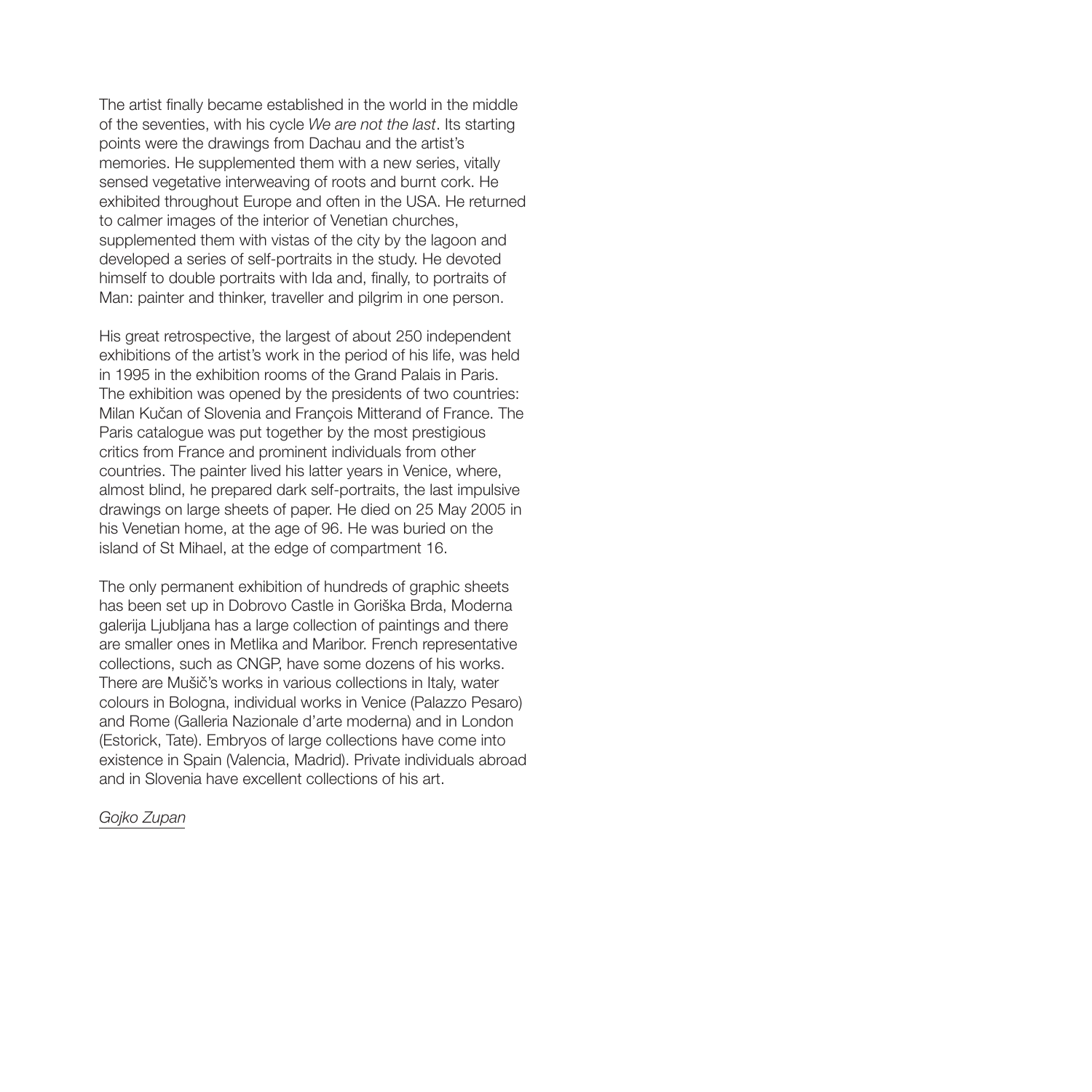## Selected bibliography

Zoran MUŠIČ, O risbi, njeni vlogi v socialni umetnosti in o "Grafiki" V. Svečnjaka, Umetnost, II 1937-38, Ljubljana, 1938, št. 7-8. p. 124-126, 131-134.

France STELE, Slovenski lesorez, Ljubljana, 1942

Zoran MUŠIČ, Umetniki o umetnosti in življenju, Umetniški zbornik I, Ljubljana, 1943. p. 274, 296, 297.

Katalog Mušič Zoran, Retrospektivna razstava, 14. april–7. maj 1967, Ljubljana : Moderna galerija Ljubljana, 1967.

Vera VISOČNIK, Revolucija in umetnost, Risbe iz zaporov in taborišč, Nova Gorica : ČZP Soča, 1969.

Sergio GRANDINI, Zoran Music ventisette disegni, Lugano : Giulio Topi, 1984. /mapa reprodukcij 27 risb, posamezne z avtorjevim komentarjem/

Alain BOSQUET, La terre écrit la terre, 10 eaux-fortes de Music, Édition Schmücking, Brunschweig, 1967. /grafična mapa/

Alain BOSQUET, Penser contre soi, 26 dessins originaux de Zoran Music, Éditions Galanis, Paris, 1972 (102 p.).

René de SOLIER, Cadastre de cadavres, 7 lithographies de Music, Cerastico, Milan, 1974. /grafična mapa/

Jean LESCURE, Jardins déserts peut-être, dix pointes-sèches de Zoran Music, Brunswick, Éditions Schmücking, 1976. /grafična mapa/

Jean LESCURE, Procession des monts, trois pointes sèches de Music, Paris, François Bénichou, 1976. /grafična mapa/

Music, Zeichnungen 1945–1977 frühe Gemälde, Kunstmuseum Basel, 8. Okt.-20. Nov. 1977.

Charles JULIET, Approches, Fata Morgana, Montpellier, 1981.

Peter HANDKE, Sechs Ansichten des Canale della Giudecca, Hans Widrich, Salzburg, 1981. /grafična mapa/

Jean GRENIER, Prières, illustrations de Zoran Music, Fata Morgana, Montpellier, 1983.

Georges LAMBICHS, Pente douce, La Différence, Paris, 1983. /tri grafike/

Yves PEYRÉ, Tacite reconduction de soi, Zoran Music, L'Ire des Vents, 1986. /grafika suha igla na naslovnici/

Jean CLAIR et alii, Zoran Music, Galeries nationales du Grand Palais, Réunion des Musées Nationaux 4 avril - 3 juillet 1995 Paris.

Fabio AMODEO, Elio APIH, Marco COSLOVICH, Alessandra SELLA, Music, Testimone a Dachau, Trieste : Comune di Trieste et Civici musei storia ed arte, 1997.

Marilena PASQUALI, Katia TOSO et alii, Music Piccole carte, Mušič, Drobna dela na papirju, Gorizia, Gorica : LEG, 2005. /katalog razstave, Biblioteca Statale Isontina, 14. maj – 26. junij 2005. Cankarjev dom, Ljubljana, 5. julij – 30. september 2005./

Gojko ZUPAN, O Mušičevih drobnih delih na papirju, Zbirka Zanei, KL, Delo, XLVII, 6. julij 2005, št. 154. p. 12.

Gojko ZUPAN, Zoran Mušič iz slovenskih zasebnih zbirk, (1935–1997), Ljubljana : Galerija Zala, 28. november–22. december 2006.

Marilena PASQUALI, Zoran Music, L´ opera su carta, Dozza : Rocca Sforzesca, 23 giugno–26 agosto 2007.

Giovanna dal BON, Doppio ritratto, Zoran Music - Ida Cadorin, Venezia, 2008.

Gojko ZUPAN, ZORAN MUŠIČ, Iz slovenskih zasebnih zbirk II, Grafika (1931 - 1984), In Slovene private collections II, Graphics (1931 - 1984), Ljubljana : Galerija Zala, 14. marec-18. april 2008.

Gojko ZUPAN, Zoran Mušič / Iz slovenskih zasebnih zbirk III, Risbe / Ob stoletnici umetnikovega rojstva, Ljubljana : Galerija Zala, 11. februar- 14. marec 2009.

Gojko ZUPAN, A Spanish vision : a documentary exhibition on the 100th anniversary of the birth of Zoran Mušič, Liubliana : National Gallery of Slovenia, 12 February - 8 March 2009.

Zoran Music a Cortina. Il ciclo naturalistico della vita, a cura di Daniele D'Anza, Il ramo d'oro edizioni, Trieste, 2009.

ZORAN Mušič v javnih in zasebnih zbirkah v Sloveniji, Ljubljana : Moderna galerija, 24. november 2009 – 28. februar 2010.

MUSIC , L`oeuvre imprime, Archives Music Venezia, Terra Ferma, 2010.

Gojko ZUPAN, Zoran Mušič / Iz slovenskih zasebnih zbirk IV, Beograd : Galerija Zala-Galerija RTS, 16. december 2010- 31. januar 2011.

Gojko ZUPAN, Zoran Music- selected opus / the Slovenian private collections VI, Galerija Zala, Slovensko veleposlaništvo, London 7. april- 6. maj 2011.

Gojko ZUPAN, ZORAN MUŠIČ, wikipedija (2007-2009).

Gojko Zupan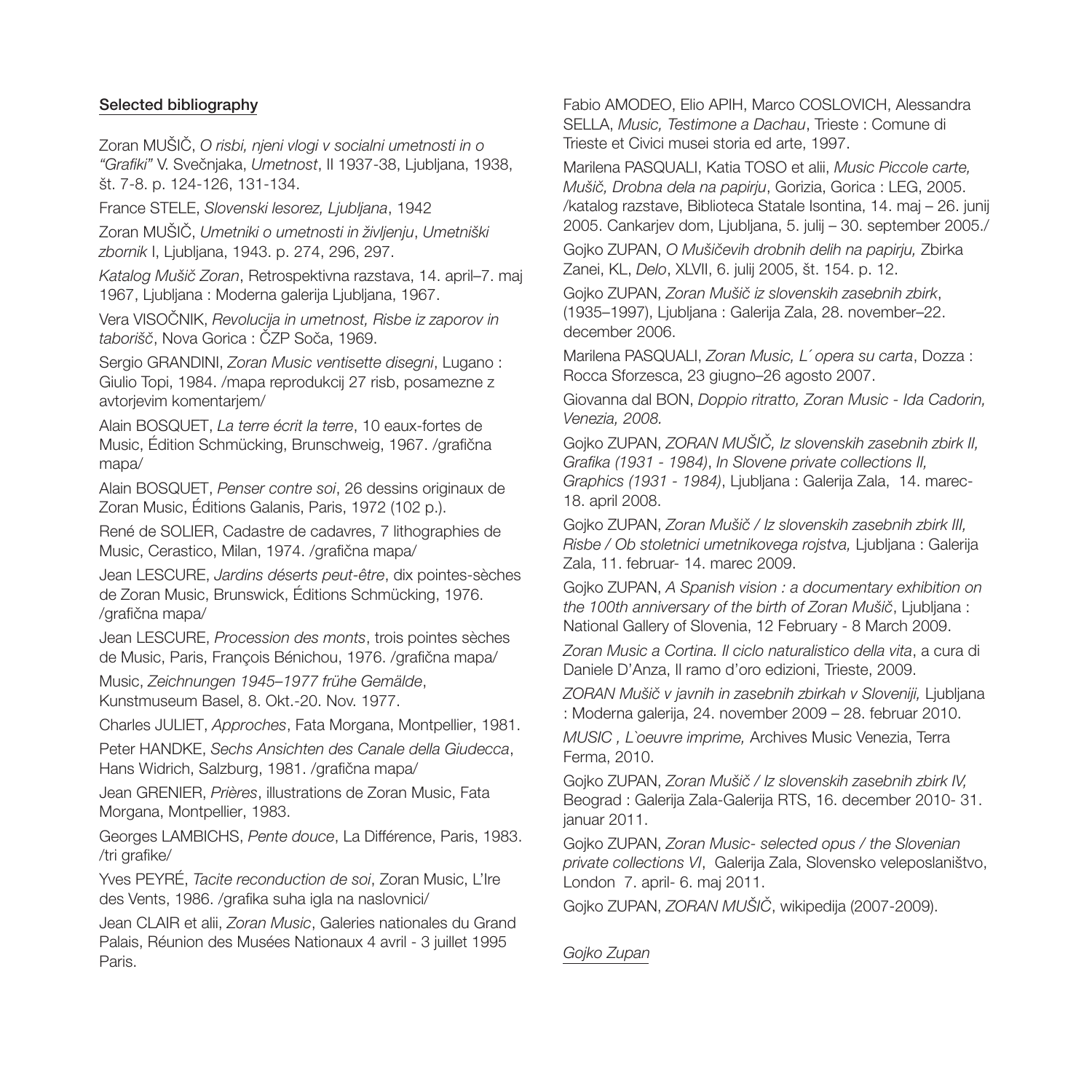## ZORAN MUŠIČ IN SLOVENE PRIVATE COLLECTIONS VI

#### SELECTED OPUS

ZALA GALLERY, LJUBLJANA – THE EMBASSY OF SLOVENIA, LONDON 7th April 2011 - 6th May 2011

Catalogue published by GALERIJA ZALA , GOSPOSKA 7, SI-1000 LJUBLJANA, SLOVENIJA Tel.:+386 1 2513566 galerija.zala@siol.net www.galerijazala.si

Represented by: Brane Volkar

Text: Gojko Zupan Translation: Martin Cregeen, Arven Šakti Kralj Szomi Selection of works: Damjana Jevšček, Gojko Zupan, Brane Volkar Catalogue: Damjana Jevšček Photographs: Marko Zaplatil Graphic design: zarekerin.com Printed by: Prografika Print run: 400

© Gojko Zupan, Galerija Zala All rights reserved. Reproduction or duplication, including photocopying, or any form of use in whole or in part for any purpose is not permitted without the written consent of the author and gallery.

THE EMBASSY OF SLOVENIA, 10 LITTLE COLLEGE STREET, SW1P3SH LONDON

Exhibition will be opened for public viewings from 8th April 2011 till 6<sup>th</sup> of May 2011 every Wednesday and Friday, from 10am till 1pm or upon prior request. Please arrange your viewing at 020 7227 9722.